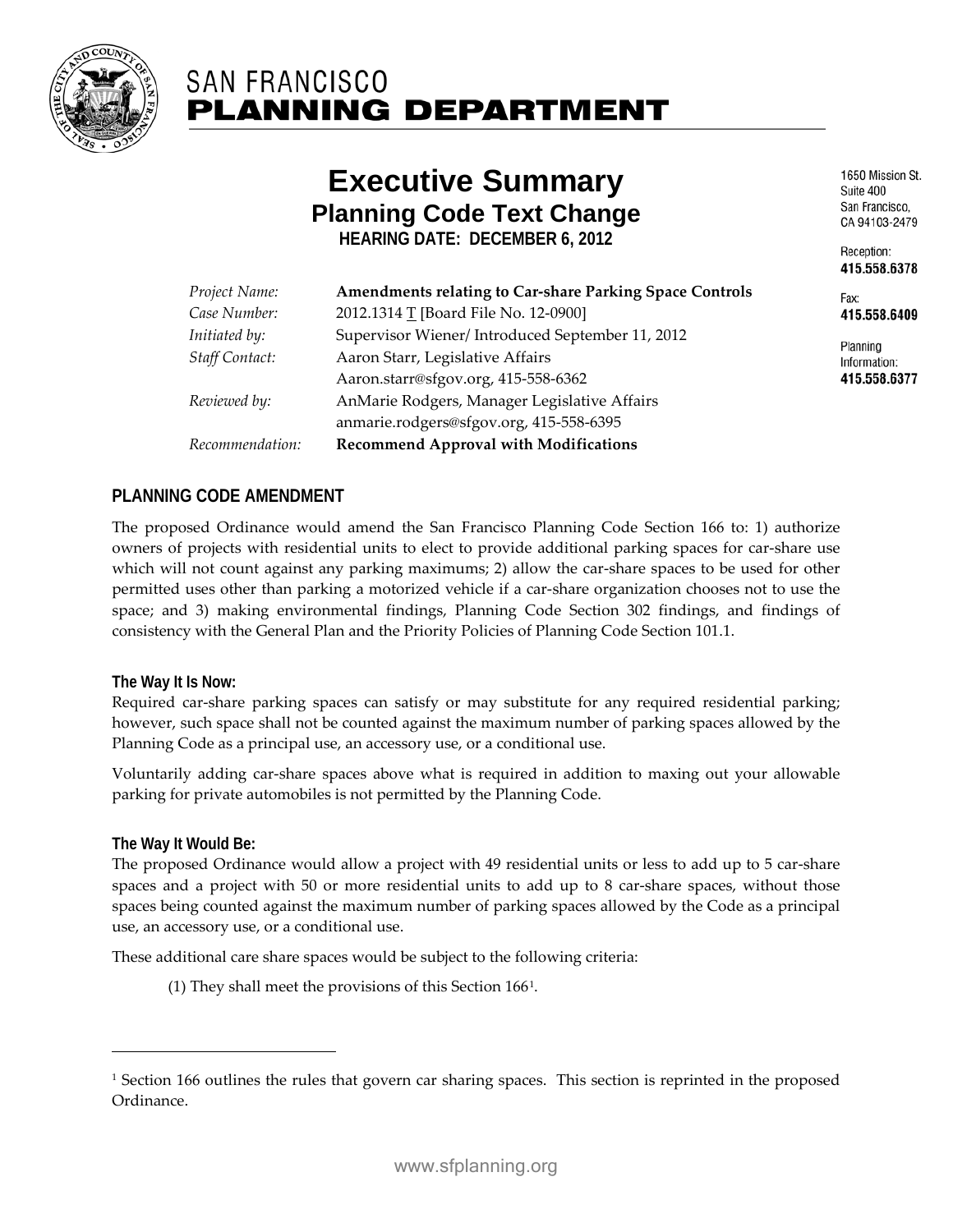(2) The car-share parking spaces shall be deed-restricted and dedicated for car sharing, and must be offered and maintained in perpetuity.

(3) At project entitlement, the property owner must submit a letter of intent from a certified carshare organization that articulates the car-share organization's intent to occupy the requested carshare spaces under this Subsection (g).

(4) Use of the car-share vehicles shall not be limited to residents of the building.

(5) If an additional car-share space is built, and a certified car-share organization chooses not to place vehicles in that space, the owner of the project may not sell, rent, or otherwise earn fees on the space but may use it for (i) bicycle parking, or (ii) permitted storage and other permitted uses but not for parking of any motorized vehicle; provided, however, that upon ninety (90) days of advance written notice to the property owner from a certified car-sharing organization, the property owner shall terminate any non car-sharing use for such space and shall make the space available to the car-share organization for its use of such space.

#### **ISSUES AND CONSIDERATIONS**

Car-sharing began in the United States just over 1[2](#page-0-1) years ago<sup>2</sup>. In San Francisco, City Car-Share began in 2001 and the Planning Commission instituted car-share requirements as part of project "Conditions of Approval" as early as June 2002[3.](#page-1-0) Shortly thereafter, the Commission codified uniform requirements in the Planning Code with the 2005 adoption of the Rincon Hill Plan. As an early adopter of car-share, the City is still learning about how to best implement car-share and about how car-share relates to other policy goals.

#### **Recent Changes to the City's Car Share Program**

In 2010, the Commission passed Resolution 18106 outlining the Commission's policy for requiring more car share spaces than required by the Planning Code when granting entitlements for a project. The Motion stated that where transportation impacts of the specified project combined with the project location warrant additional mitigations, the Planning Commission may require additional car-share at the amounts reflected in the following table:

| <b>Residential Units</b>           |                                           |                                                                                                                         |
|------------------------------------|-------------------------------------------|-------------------------------------------------------------------------------------------------------------------------|
| <b>Number of Residential Units</b> | Number of Required Car-<br>share spaces   | Guidelines for Commission-<br><b>Additional Car-share</b><br><b>Imposed</b><br>Spaces When Certain Findings<br>are Made |
| $0 - 49$                           | None                                      |                                                                                                                         |
| 50-200                             |                                           |                                                                                                                         |
| 201 or more                        | 2, plus 1 for every 200 units<br>over 200 | 3, plus 2 for every 200 units over<br>200                                                                               |

<sup>&</sup>lt;sup>2</sup> Balish, Chris. How to Live Well Without Owning a Car, Ten Speed Press, pg 161, 2006.

 $\overline{a}$ 

<span id="page-1-1"></span><span id="page-1-0"></span><sup>&</sup>lt;sup>3</sup> On June 20, 2002 the Planning Commission adopted Motion No. 16443 for the project at 724 Van Ness Avenue/650 Turk noting, "The Project Sponsor has offered two parking spaces to City CarShare in order to provide for shared car use by Project residents as well as the general public."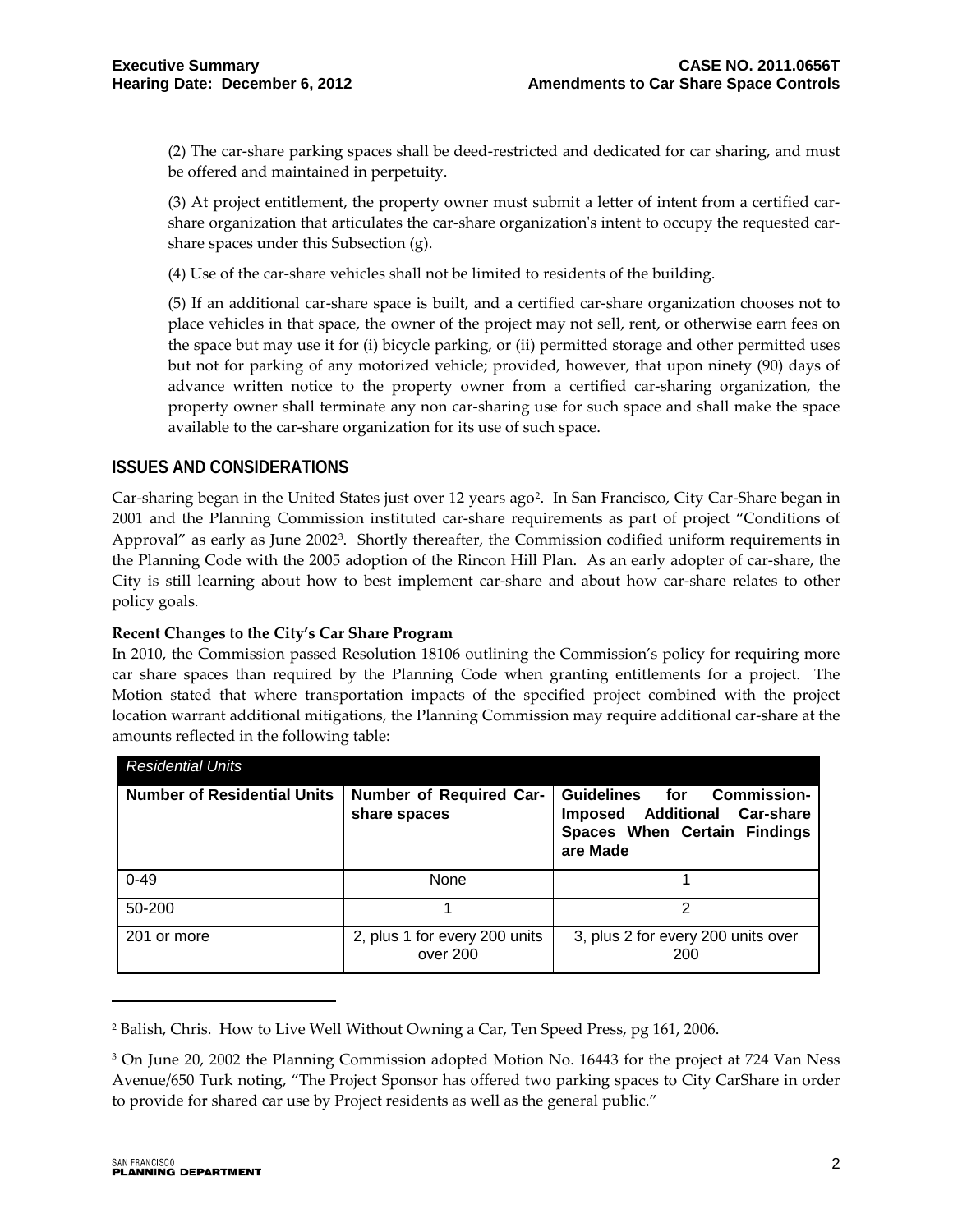| <b>Non-Residential Uses</b>                                                                               |                                          |                                                                                                                         |
|-----------------------------------------------------------------------------------------------------------|------------------------------------------|-------------------------------------------------------------------------------------------------------------------------|
| <b>Number of Parking Spaces</b><br>(Non-Residential Uses or in a<br>Non-Accessory<br>Parking<br>Facility) | Number of Required Car-<br>share spaces  | Guidelines for Commission-<br><b>Additional Car-share</b><br><b>Imposed</b><br>Spaces When Certain Findings<br>are Made |
| $0 - 24$                                                                                                  | None                                     |                                                                                                                         |
| 25-49                                                                                                     |                                          | 2                                                                                                                       |
| 50 or more                                                                                                | 1, plus 1 for every 50<br>spaces over 50 | 2, plus 1 for every 40 spaces                                                                                           |

When the Commission passed these guidelines they were concerned that requiring excessive car share spaces or requiring soft sites to maintain their existing car share spaces would discourage the development of needed housing, especially low-income housing. Further, property owners described an increasing hesitance to voluntarily provide car-share parking on underutilized lots due to a perception that such use may be indefinitely required in the future. The majority of car-share parking spaces in San Francisco are currently provided voluntarily, outside of requirements of Planning Code Section 166 and Planning Commission Conditions of Approval. By passing these guidelines, the Commission recognized that voluntary car-share parking spaces are a valuable component to the success of San Francisco's overall car-sharing program.

#### **Benefits of Car-share Programs**

While car sharing is not cost-effective for people who need a vehicle on a daily basis, it can provide significant financial savings (in lieu of auto ownership) to those who need a car on a less frequent basis. The availability of the service also reduces the total number of private automobiles and the total number of miles driven. According to a study that evaluated changes in travel demand data prior to and after the launch of the City CarShare Program in San Francisco, within two years, nearly 30% of members substituted their personal vehicles for City CarShare vehicles and over two-thirds deferred the purchase of a second car[4](#page-1-1) A [2006](http://www.communauto.com/abonnes/PT-CS_FaitsSaillants.pdf) Survey done for [CommunAuto,](http://www.communauto.com/) a Quebec car-sharing organization, found that each shared vehicle replaces eight individually owned ones, leads to an 1,800-mile reduction in distance driven per year per member, and resulted in up to a 44 percent reduction in fuel consumption.<sup>5</sup>

It's also important to remember that car-share services are just one part of a successful transit first policy and that they are intended to provide convenient access to a car when other more efficient forms of transit are not practical. Not having a limit on the number to car share spaces that are allowed in any one development, or allowing too many car share spaces in one location could increase vehicular traffic in a neighborhood and overburden city streets.

#### **Enforcement**

 $\overline{a}$ 

The Department has a complaint driven enforcement process where we rely on the public to let us know if a property is out of compliance with the Planning Code or specific conditional of approval. Because

<sup>4</sup> http://escholarship.org/uc/item/4f39b7b4#page-4

<span id="page-2-0"></span><sup>5</sup> http://www.toronto.ca/zoning/pdf/car\_share\_2009-04-02.pdf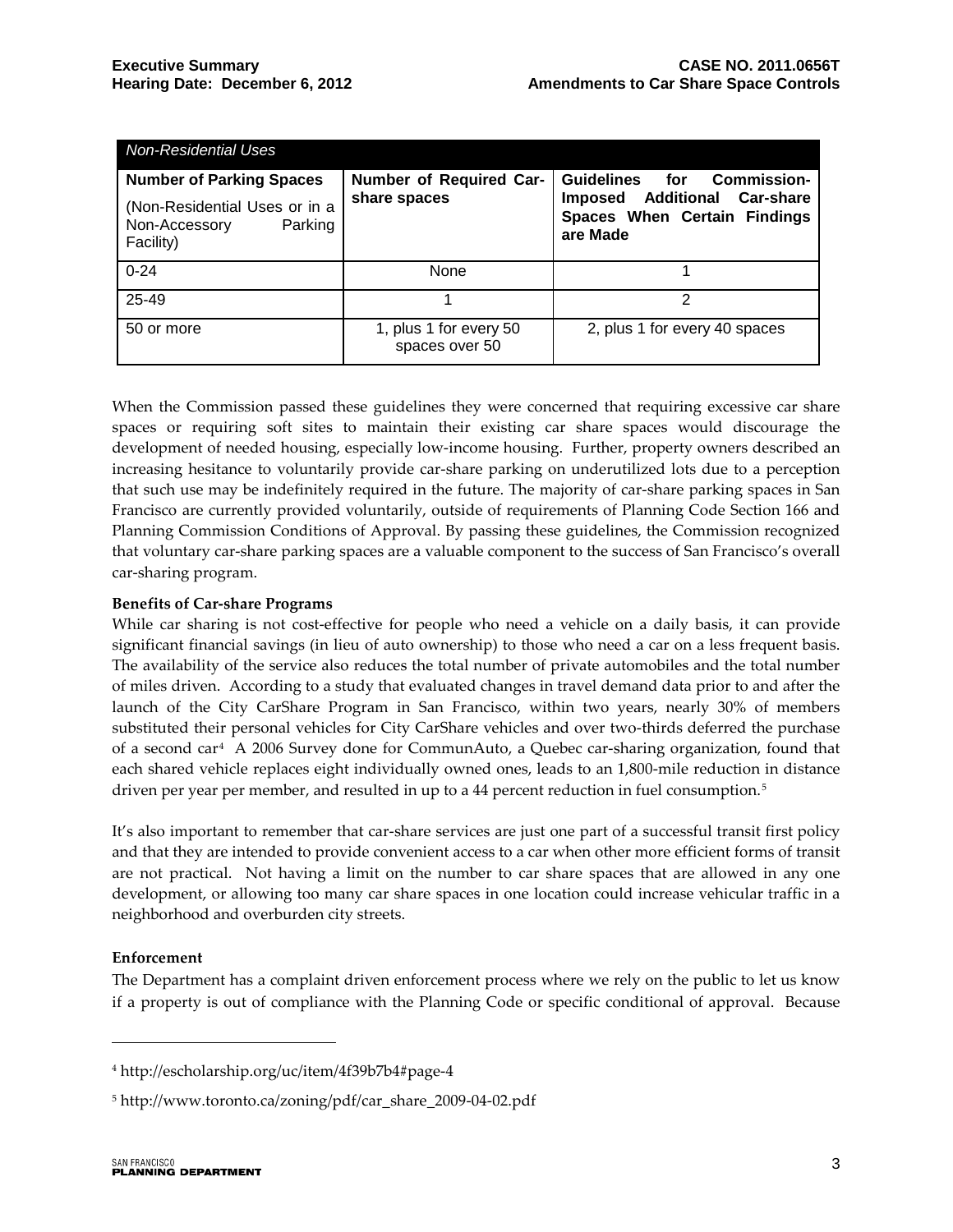these spaces could potential be used for private automobile parking, there is little incentive for someone to report that a required car-share space is not being used as intended. Further, these spaces are often located within a garage out of view from the public right-of-way. The Department's enforcement team does not have citation authority, making it difficult to enforce parking related violations of the Planning Code. The San Francisco Metropolitan Transportation Authority (SFMTA) does have citation power, but they cannot enforce parking regulation on private property under the City's existing laws.

#### **Existing Pods on Soft Sites**

Many car-share pods (groupings of car-share spaces) are located on "soft sites," such as gas stations and surface parking lots. When these sites are developed most of the existing car-share spaces are lost, which negatively affects nearby residents who have come to rely on those spaces for their transportation needs. The gas stations along Market Street that have recently redeveloped or are in the process of being redeveloped are a prime example of this situation.

#### **Market Supply and Demand**

The Planning Department doesn't have a strong sense of the current market demand for car-share spaces in San Francisco. The car-share industry hasn't approached the Department seeking greater car-share requirements in the Planning Code. As drafted, the Ordinance requires that property owners submit a letter of intent from a certified car-share organization that articulates the car-share organization's intent to occupy the requested car-share spaces; however, because there is no disincentive for car-share companies to sign a letter of intent, this does not necessarily indicate that there is a demand for those spaces. Also, the SFMTA is working on a program to allow car-share spaces in on-street parking spaces; the supply of available car-share spaces could be significantly increased if this were to happen.

#### **REQUIRED COMMISSION ACTION**

The proposed Ordinance is before the Commission so that it may recommend adoption, rejection, or adoption with modifications to the Board of Supervisors.

#### **RECOMMENDATION**

The Department recommends that the Commission recommend *approval with modification* of the proposed Ordinance and adopt the attached Draft Resolution to that effect. The proposed modifications include:

- 1. Modify the Ordinance so that soft site car-share spaces that have been in place for a year or more can be retained at the request of the property owner in new development without reducing the permitted levels of private parking.
- 2. Change the proposed maximums for voluntary car-share spaces as follow:
	- 10 units to 24 units 2 car-share spaces
	- 25 units to 49 units 3 car-share spaces
	- Greater than 50 units 5 car-share spaces
- 3. Add the following maximums for voluntary car-share spaces for commercial buildings:
	- 5,000 9,999 sq. ft. of commercial space 2 car-share spaces
	- $\bullet$  10,000 19,999 sq. ft. of commercial space 3 car-share spaces
	- 20,000 sq. ft. or more of commercial space 5 car-share spaces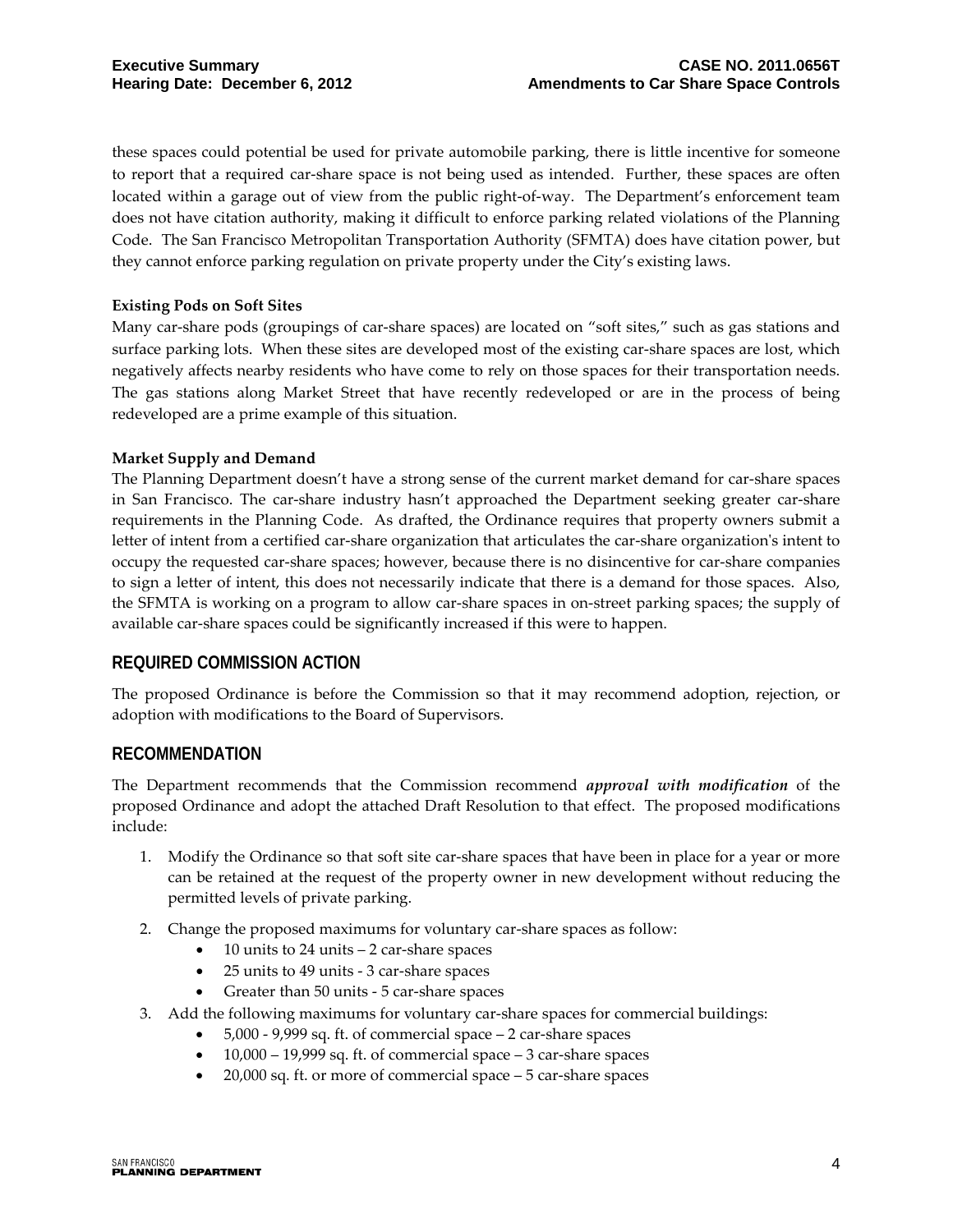- 4. Require signage above or next to each additional car-share parking space indicating that the parking space is for car-share parking and cannot be used for private automobile parking. The sign should also include the number someone can call for enforcement.
- 5. Consider legislation that would allow MTA to enforce parking on private property or provide the Planning Department with more enforcement and citation power to better monitor these spaces.
- 6. Amend the legislation to state that any optional car-share spots covered by this Ordinance shall only be allowed for projects that do not seek a Conditional Use to increased parking.

#### **BASIS FOR RECOMMENDATION**

On balance this Ordinance is consistent with the General Plan and the City's transit first policy; car-share spaces have been shown to reduce the number of private automobiles and the total number of miles driven, and they allow residents to primarily rely on alternative modes of transportation by providing convenient access to cars when needed. However, the Department has concerns over how these new provisions would be enforce and how the Ordinance tiers the allowable car-share spaces.

#### **Recommendation 1**

It's the Department's understanding that this Ordinance evolved from a concern that car-share pods were being removed when soft sites, particularly along Market Street, were being developed. The Department is recommending that the Ordinance be amended so that these sites are allowed to keep their existing number of spaces if requested by the project sponsor.

#### **Recommendation 2 and 3**

As currently drafted, the Ordinance would allow small projects with little or no parking to have up to 5 car-share spaces. The Department finds this excessive given that smaller projects might not have any parking to begin with and most of these smaller projects wouldn't have garage space to accommodate publicly accessible car-share spaces. Instead, the Department is proposing a different scale that reduces the allowable number of additional car-share spaces for each tier and starts this allowance at 10 dwelling units. The Department finds this to be an appropriate starting point for additional car-share spaces because these buildings are more likely to have parking and garages with enough room to accommodate publicly accessed car-share spaces.

The Department also believes that it's appropriate to include commercial development in this legislation. Car-share companies market their services to businesses as a low cost alternative to having company cars or fleets. Employees may take transit to work or ride their bike, but need a car to go off site. In these situations having ample car-share spaces available would be a significant benefit to businesses and their employees while still advancing the City's transit first policy. The Department chose 5,000 sq. ft. as the starting point because that is typically when parking is required for commercial development.

#### **Recommendation 4 and 5**

If not properly monitored, this legislation could create a loophole that would allow additional private parking spaces. The Department believes that it will be difficult to ensure that these spaces are not used for private automobiles. These sites will be located on private property and within enclosed garages out of view from the public right-or-way. Clear signage is one mechanism that can reduce the likelihood of improper use; the other would be allowing SFMTA to enforce Planning Code parking controls. In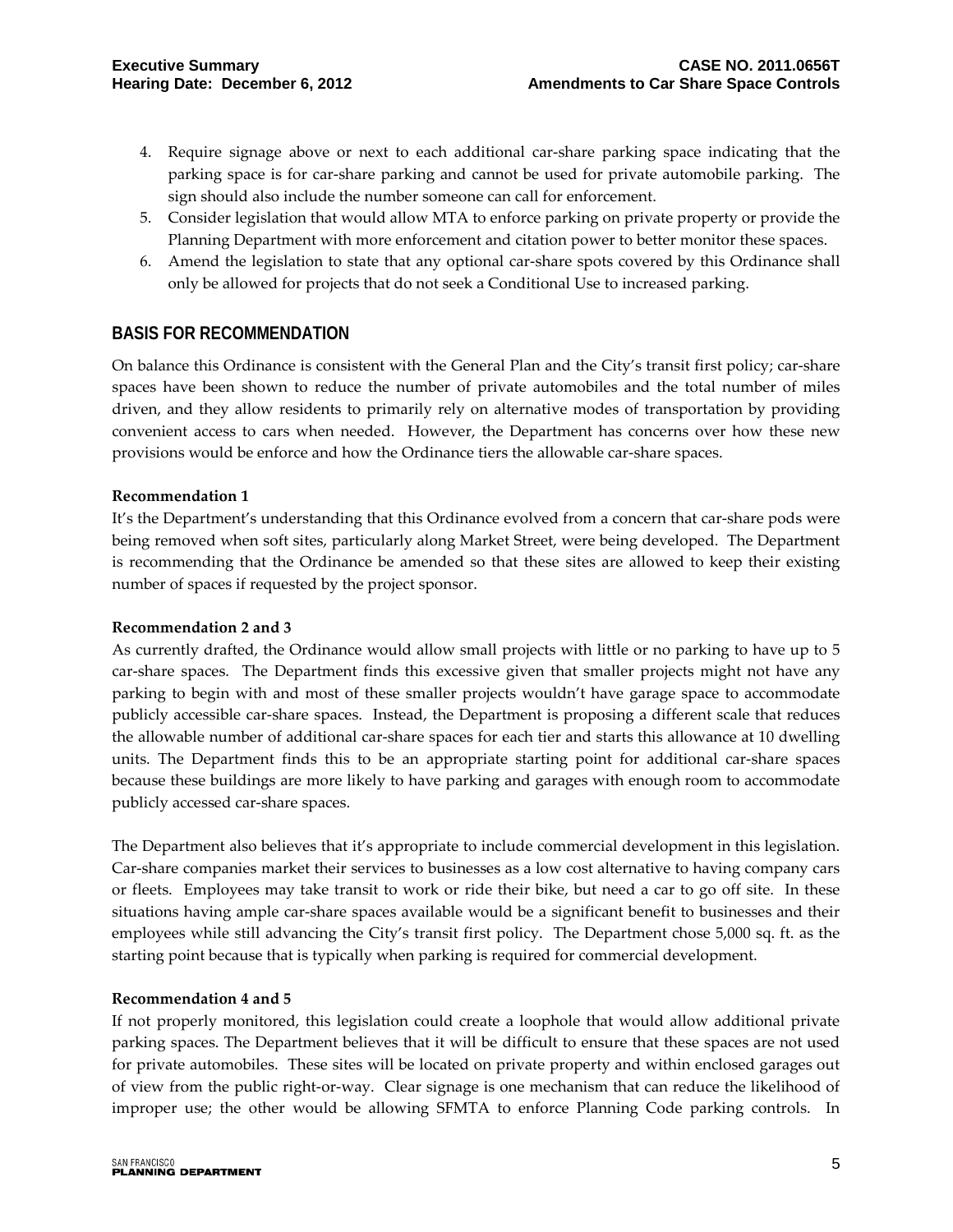preliminary discussions, SFMTA indicated that they were receptive to the idea of taking over the enforcement role for parking on private property. However, the Department cannot delegate authority to another agency in its own Code, so these provisions would also have to appear in the Transportation Code for MTA to be able to enforce them.

#### **Recommendation 6**

The Department sees additional car-share spaces as an added amenity for development projects. The intention behind this recommendation is to create an incentive for developers to not seek additional parking through Conditional Use authorization.

#### **ENVIRONMENTAL REVIEW**

The proposal to amend Planning Code Section 166 (Car Sharing) would result in no physical impact on the environment. The proposed amendment is exempt from environmental review under Section  $15060(c)(2)$  of the CEQA Guidelines.

#### **PUBLIC COMMENT**

As of the date of this report, the Planning Department has not received any comments about the proposed Ordinance; however, included in this packet is a letter from the SFMTA to Supervisor Wiener regarding the proposed Ordinance.

**RECOMMENDATION: Recommendation of Approval with Modifications**

#### **Attachments:**

| Exhibit A: | Draft Planning Commission Resolution  |
|------------|---------------------------------------|
| Exhibit B: | Board of Supervisors File No. 12-0900 |
| Exhibit C: | Letter from SFMTA                     |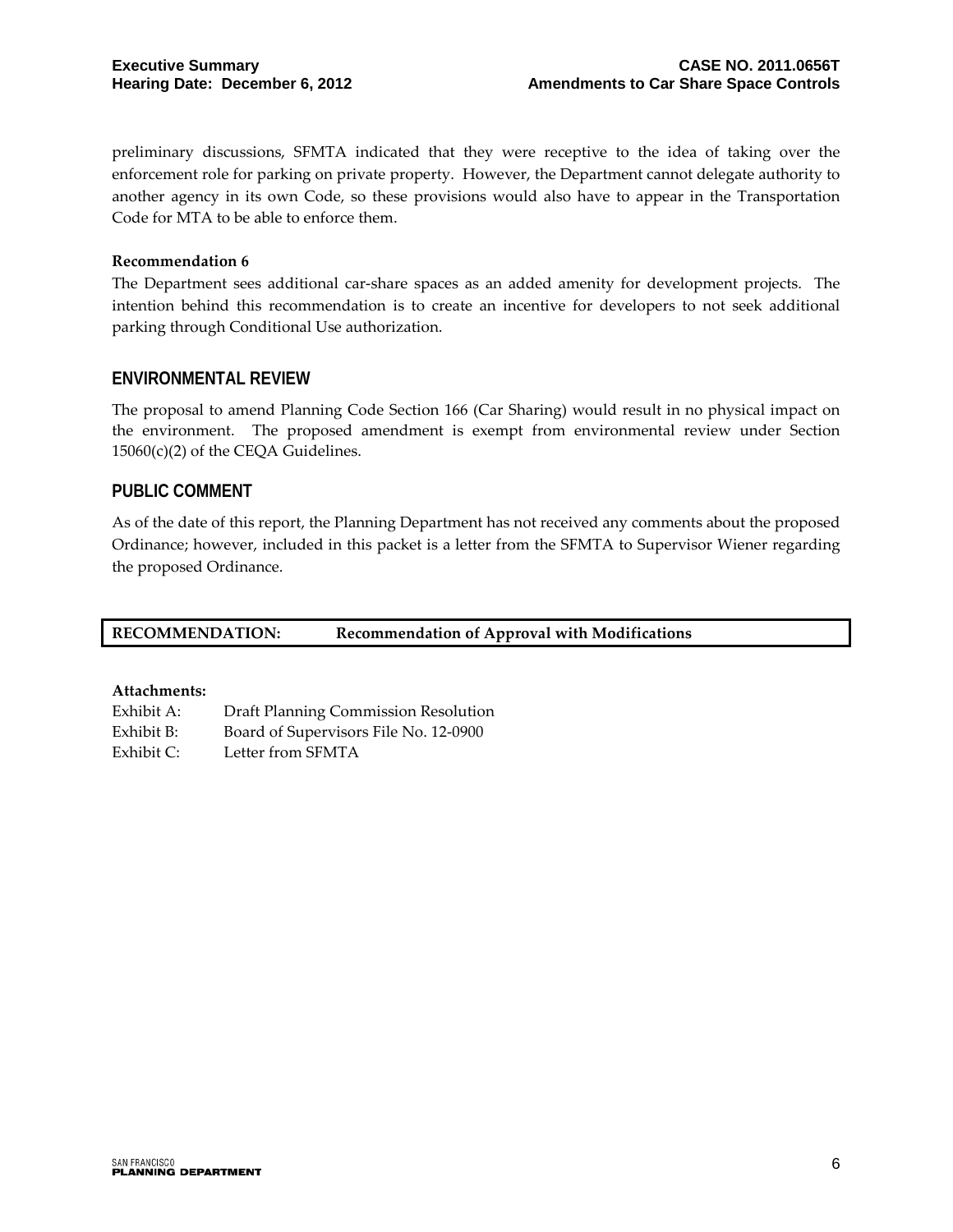

# **SAN FRANCISCO PLANNING DEPARTMENT**

# **Planning Commission Draft Resolution**

**HEARING DATE DECEMBER 6, 2012**

| Project Name:         | <b>Amendments relating to Car-share Parking Space Controls</b> |
|-----------------------|----------------------------------------------------------------|
| Case Number:          | 2012.1314 T [Board File No. 12-0900]                           |
| Initiated by:         | Supervisor Wiener/Introduced September 11, 2012                |
| <b>Staff Contact:</b> | Aaron Starr, Legislative Affairs                               |
|                       | Aaron.starr@sfgov.org, 415-558-6362                            |
| Reviewed by:          | AnMarie Rodgers, Manager Legislative Affairs                   |
|                       | anmarie.rodgers@sfgov.org, 415-558-6395                        |
| Recommendation:       | <b>Recommend Approval with Modifications</b>                   |

1650 Mission St. Suite 400 San Francisco. CA 94103-2479

Reception: 415.558.6378

Fav<sup>-</sup> 415.558.6409

Planning Information: 415.558.6377

**RECOMMENDING THAT THE BOARD OF SUPERVISORS ADOPT WITH MODIFICATIONS A PROPOSED ORDINANCE THAT WOULD AMEND THE SAN FRANCISCO PLANNING CODE BY AMENDING SECTION 166 TO 1) AUTHORIZE OWNERS OF PROJECTS WITH RESIDENTIAL UNITS TO ELECT TO PROVIDE ADDITIONAL PARKING SPACES FOR CAR-SHARE USE WHICH WILL NOT COUNT AGAINST ANY PARKING MAXIMUMS; 2) ALLOW THE CAR-SHARE SPACES TO BE USED FOR OTHER PERMITTED USES OTHER THAN PARKING A MOTORIZED VEHICLE IF A CAR-SHARE ORGANIZATION CHOOSES NOT TO USE THE SPACE; AND 3) MAKING ENVIRONMENTAL FINDINGS, PLANNING CODE SECTION 302 FINDINGS, AND FINDINGS OF CONSISTENCY WITH THE GENERAL PLAN AND THE PRIORITY POLICIES OF PLANNING CODE SECTION 101.1.**

WHEREAS, on September 11, 2012, Supervisors Wiener introduced a proposed Ordinance under Board of Supervisors (hereinafter "Board") File Number 12-0900, which would amend the San Francisco Planning Code Section 166 to: 1) authorize owners of projects with residential units to elect to provide additional parking spaces for car-share use which will not count against any parking maximums; 2) allow the car-share spaces to be used for other permitted uses other than parking a motorized vehicle if a carshare organization chooses not to use the space; and 3) making environmental findings, Planning Code Section 302 findings, and findings of consistency with the General Plan and the Priority Policies of Planning Code Section 101.1.

WHEREAS, The Planning Commission (hereinafter "Commission") conducted a duly noticed public hearing at a regularly scheduled meeting to consider the proposed Ordinance on December 6, 2012; and,

WHEREAS, the proposed Ordinance has been determined to be categorically exempt from environmental review under the California Environmental Quality Act Section 15060(c); and

WHEREAS, the Planning Commission has heard and considered the testimony presented to it at the public hearing and has further considered written materials and oral testimony presented on behalf of Department staff and other interested parties; and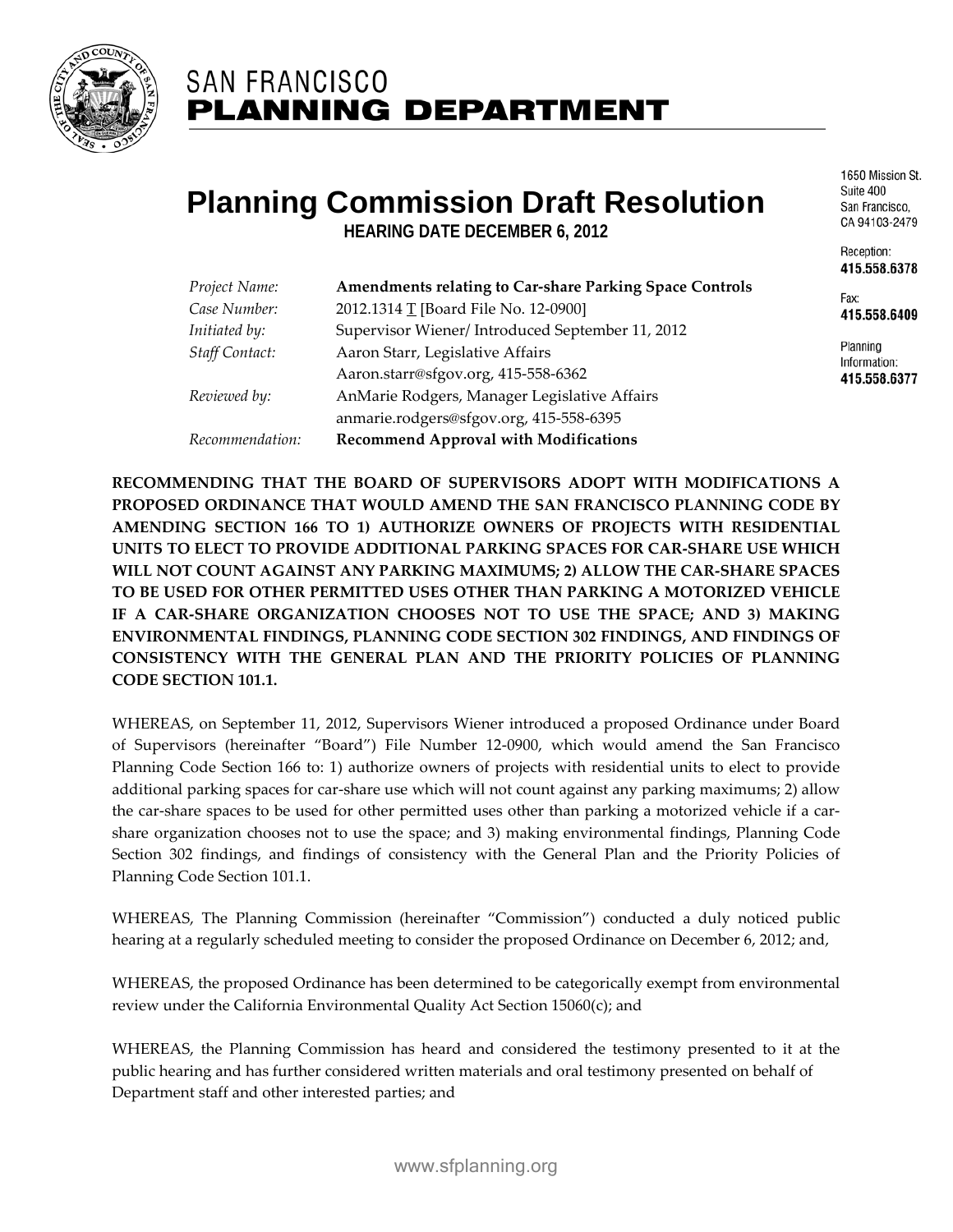WHEREAS, all pertinent documents may be found in the files of the Department, as the custodian of records, at 1650 Mission Street, Suite 400, San Francisco; and

WHEREAS, the Planning Commission has reviewed the proposed Ordinance; and

MOVED, that the Planning Commission hereby recommends that the Board of Supervisors **approve with modifications** the proposed ordinance. Specifically, the Commission recommends the following modifications:

- 1. Modify the ordinance so that soft site car-share spaces that have been in place for a year or more can be retained at the request of the property owner in new development without reducing the permitted levels of private parking.
- 2. Change the proposed maximums for voluntary car-share spaces as follow:
	- 10 units to 24 units 2 car-share spaces
	- 25 units to 49 units 3 car-share spaces
	- Greater than 50 units 5 car-share spaces
- 3. Add the following maximums for voluntary car-share spaces for commercial buildings:
	- 5,000 9,999 sq. ft. of commercial space 2 car-share spaces
	- 10,000 19,999 sq. ft. of commercial space 3 car-share spaces
	- 20,000 sq. ft. or more of commercial space 5 car-share spaces
- 4. Require signage above or next to each additional car-share parking space indicating that the parking space is for car-share parking and cannot be used for private automobile parking. The sign should also include the number someone can call for enforcement.
- 5. Consider legislation that would allow MTA to enforce parking on private property or provide the Planning Department with more enforcement and citation power to better monitor these spaces.
- 6. Amend the legislation to state that any optional car-share spots covered under this Ordinance shall only be allowed for projects that do not seek a Conditional Use to increased parking.

#### **FINDINGS**

Having reviewed the materials identified in the preamble above, and having heard all testimony and arguments, this Commission finds, concludes, and determines as follows:

- 1. The Commission finds that this Ordinance is consistent with the General Plan and the City's transit first policy; car-share spaces have been shown to reduce the number of private automobiles and the total number of miles driven, and they allow residents to primarily rely on alternative modes of transportation by providing convenient access to cars when needed.
- 2. The Commission finds that this Ordinance should be amended so that proposed developments can keep the existing number of voluntary car-share spaces if requested by the project sponsor to help preserve an existing transit amenity for nearby residents.
- 3. As drafted, the Ordinance would allow small projects with little or no parking to have up to 5 car-share spaces. The Commission finds this excessive given that smaller projects might not have any parking to begin with and most of these smaller projects wouldn't have garage space to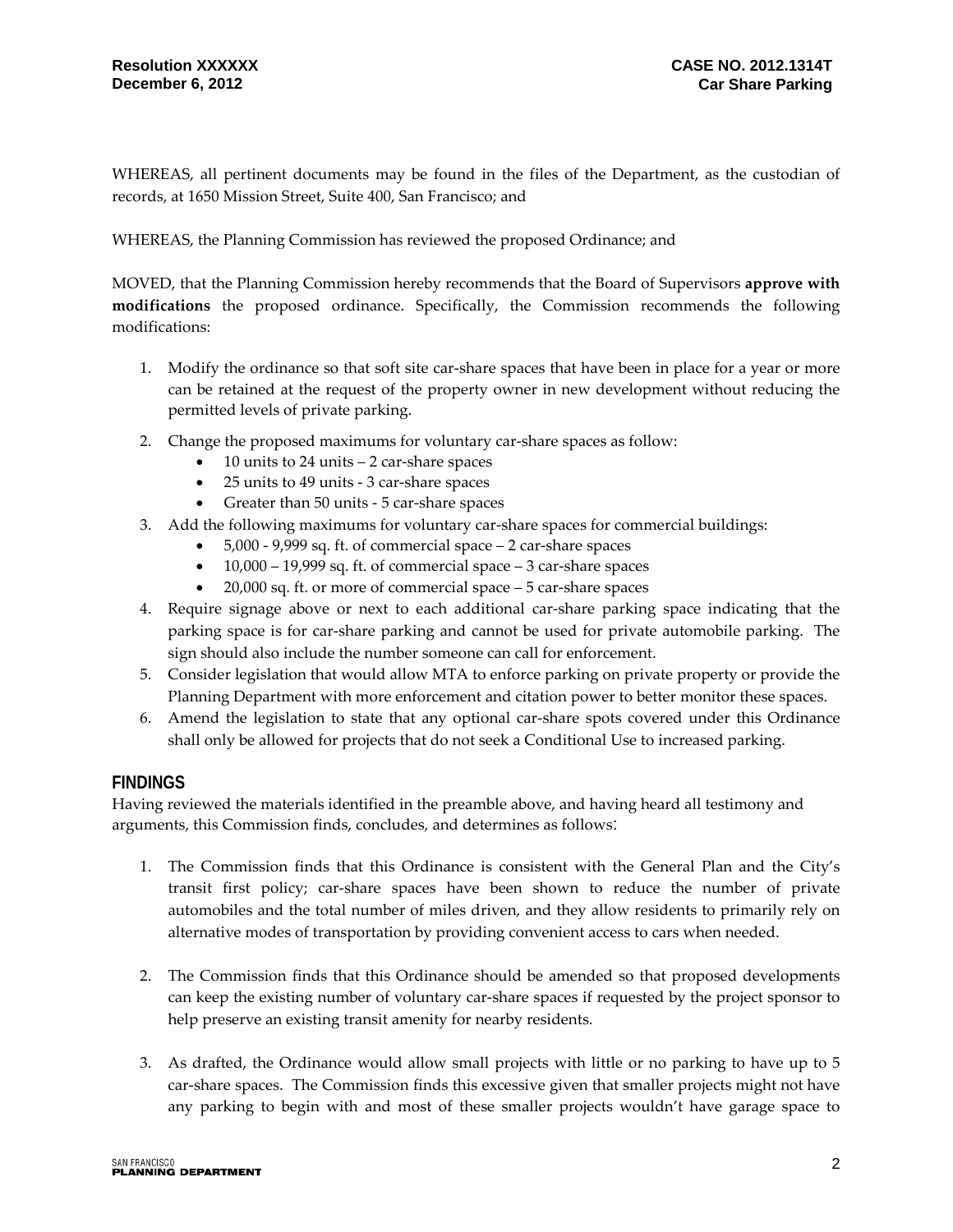accommodate publicly accessible car-share spaces. Instead, the Commission is proposing a different scale that reduces the allowable number of additional car-share spaces for each tier and starts this allowance at 10 dwelling units.

- 4. The Commission finds that it's appropriate to include commercial development in this legislation. Car-share companies market their services to businesses as a low cost alternative to having company cars or fleets. In commercial buildings having ample car-share spaces available would be a significant benefit to businesses and their employees while still advancing the City's transit first policy.
- 5. The Commission finds that it will be difficult to ensure that the additional car-share spaces are not used for private automobiles through the Planning Department's enforcement powers. Clear signage is one mechanism that can reduce the likelihood of improper use; the other would be allowing SFMTA to enforce Planning Code parking controls.

The Commission finds that additional car-share spaces would be an added amenity for development projects and should only be permitted for projects that do not seek more parking than allowed as of right.

1. **General Plan Compliance.** The proposed Ordinance and the Commission's recommended modifications are consistent with the following Objectives and Policies of the General Plan:

#### **II. TRANSPORTATION ELEMENT**

#### **OBJECTIVE 1**

MEET THE NEEDS OF ALL RESIDENTS AND VISITORS FOR SAFE, CONVENIENT AND INEXPENSIVE TRAVEL WITHIN SAN FRANCISCO AND BETWEEN THE CITY AND OTHER PARTS OF THE REGION WHILE MAINTAINING THE HIGH QUALITY LIVING ENVIRONMENT OF THE BAY AREA.

#### **Policy 1.3**

Give priority to public transit and other alternatives to the private automobile as the means of meeting San Francisco's transportation needs, particularly those of commuters.

*As amended, the proposed Ordinance would meet San Francisco's transit needs by giving more priority to car-share services, which is an alternative to the private automobile.* 

#### **Policy 1.6**

Ensure choices among modes of travel and accommodate each mode when and where it is most appropriate.

*As amended, the proposed Ordinance would provide greater choices for residents and workers to meet their transportation needs, and would accommodate car share services where they are most appropriate.*

#### **OBJECTIVE 11**

ESTABLISH PUBLIC TRANSIT AS THE PRIMARY MODE OF TRANSPORTATION IN SAN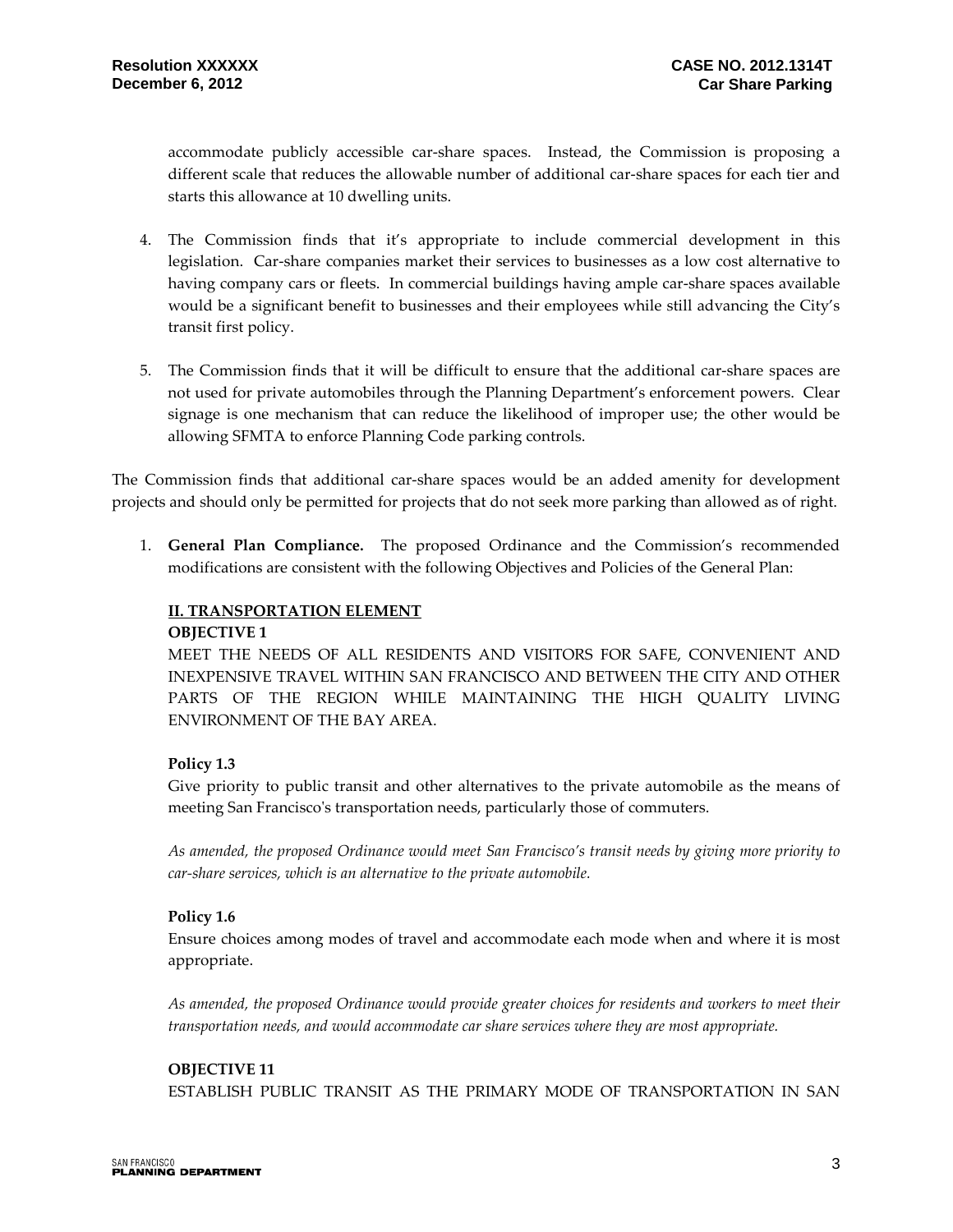FRANCISCO AND AS A MEANS THROUGH WHICH TO GUIDE FUTURE DEVELOPMENT AND IMPROVE REGIONAL MOBILITY AND AIR QUALITY.

*Car-share spaces have been shown to reduce the number of private automobiles and the total number of miles driven, and they allow residents to primarily rely on alternative modes of transportation by providing convenient access to cars when needed.*

- **8. Planning Code Section 101 Findings.** The proposed amendments to the Planning Code are consistent with the eight Priority Policies set forth in Section 101.1(b) of the Planning Code in that:
	- 1. That existing neighborhood-serving retail uses be preserved and enhanced and future opportunities for resident employment in and ownership of such businesses enhanced;

*As amended, the proposed Ordinance would allow existing car-share uses that currently serve nearby residents to remain.* 

2. That existing housing and neighborhood character be conserved and protected in order to preserve the cultural and economic diversity of our neighborhoods;

*The proposed Ordinance would have no adverse effect on existing housing or neighborhood character.*

3. That the City's supply of affordable housing be preserved and enhanced;

*The proposed Ordinance would have no adverse effect on the City's supply of affordable housing.*

4. That commuter traffic not impede MUNI transit service or overburden our streets or neighborhood parking;

*As amended, the proposed Ordinance would help reduce commuter traffic from private automobiles, which will help insure that MUNI traffic is not impeded and will help reduce the burden on City streets.*

5. That a diverse economic base be maintained by protecting our industrial and service sectors from displacement due to commercial office development, and that future opportunities for resident employment and ownership in these sectors be enhanced;

*The proposed Ordinance would not cause displacement of the industrial or service sectors due to office development, and future opportunities for resident employment or ownership in these sectors would not be impaired.* 

6. That the City achieve the greatest possible preparedness to protect against injury and loss of life in an earthquake;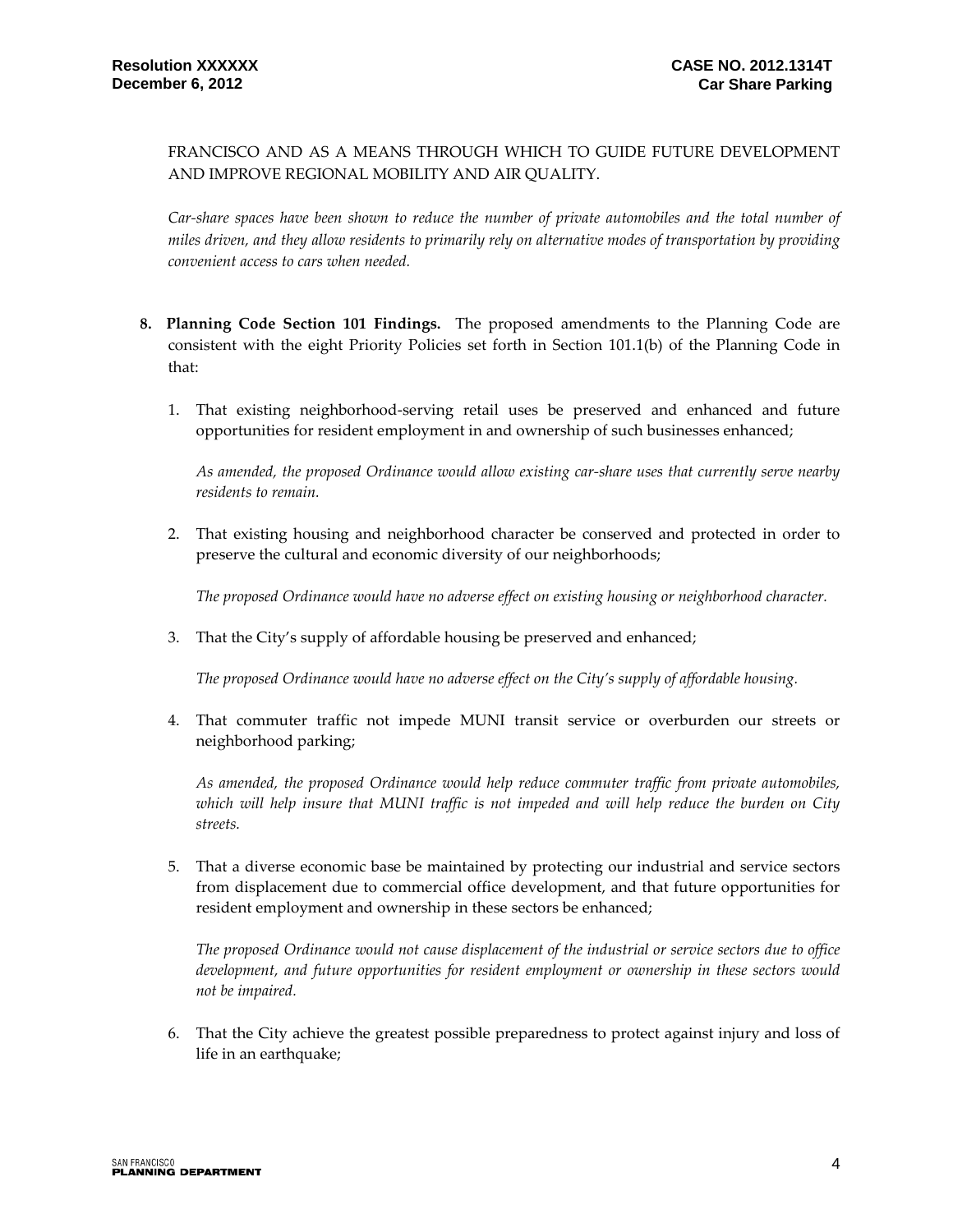*The proposed Ordinance will have no adverse impact on the City's preparedness to protect against injury and loss of life in an earthquake.*

7. That the landmarks and historic buildings be preserved;

*Landmarks and historic buildings would not be negatively impacted by the proposed Ordinance.*

8. That our parks and open space and their access to sunlight and vistas be protected from development;

*The City's parks and open space and their access to sunlight and vistas would be unaffected by the proposed Ordinance.* 

**8. Planning Code Section 302 Findings.** The Planning Commission finds from the facts presented that the public necessity, convenience and general welfare require the proposed amendments to the Planning Code as set forth in Section 302.

NOW THEREFORE BE IT RESOLVED that the Commission hereby recommends that the Board ADOPT the proposed Ordinance as described in this Resolution and in the proposed Ordinance with the modification outlined above.

I hereby certify that the foregoing Resolution was adopted by the Commission at its meeting on December 6, 2012.

> Jonas P. Ionin Commission Secretary

AYES:

NOES:

ABSENT:

ADOPTED: December 6, 2012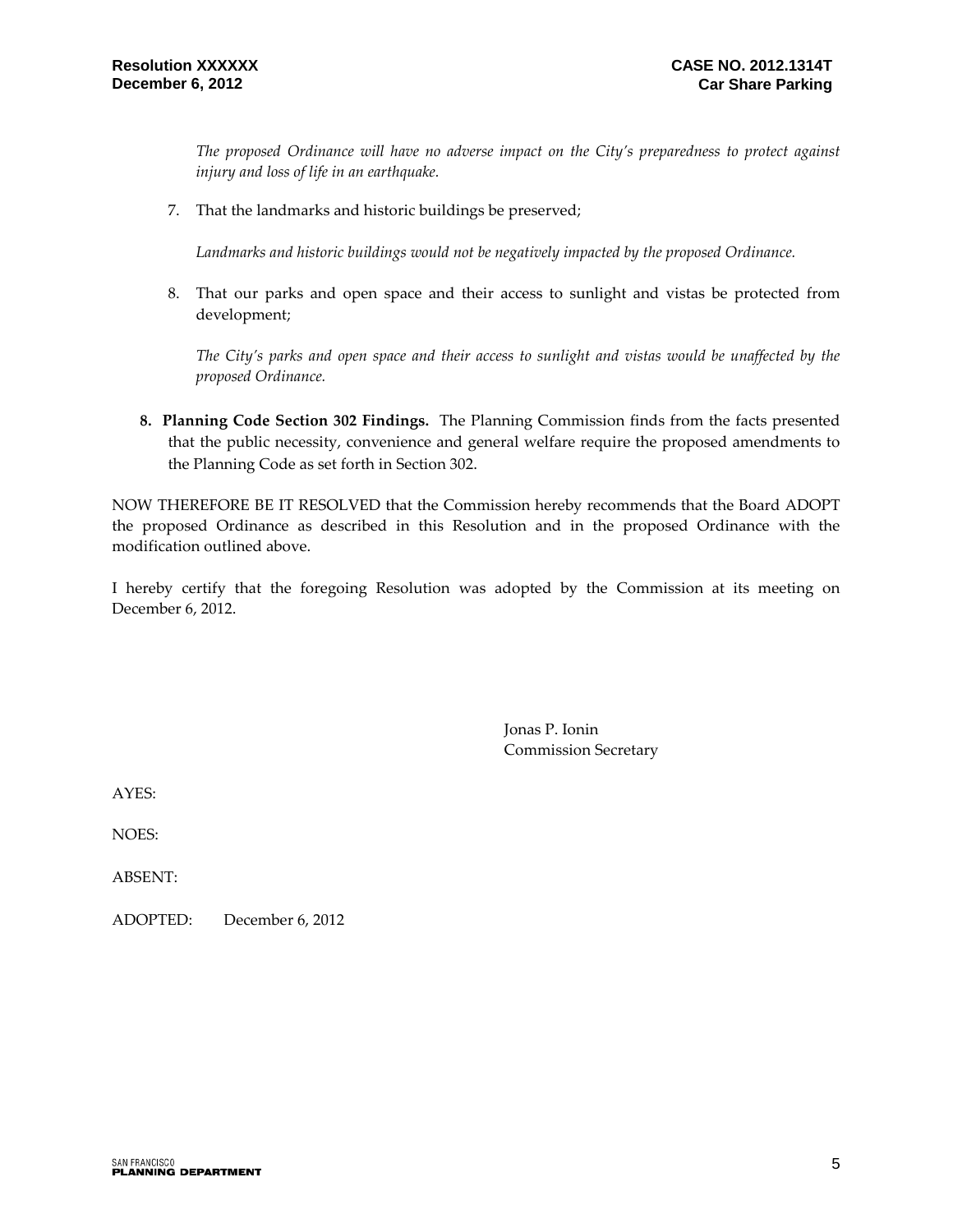#### **LEGISLATIVE DIGEST**

#### [Planning Code – Car Share Parking Spaces]

**Ordinance amending the San Francisco Planning Code by amending Section 166 to 1) authorize owners of projects with residential units to elect to provide additional parking spaces for car-share use which will not count against any parking maximums, 2) allow the car-share spaces to be used for other permitted uses other than parking a motorized vehicle if a car-share organization chooses not to use the space; and 3) making environmental findings, Planning Code Section 302 findings, and findings of consistency with the General Plan and the Priority Policies of Planning Code Section 101.1.** 

#### Existing Law

Planning Code Section 166 establishes requirements for car-share parking spaces.

#### Amendments to Current Law

Section 166 is amended to allow a "property owner," defined as the owner of a property at the time of project approval and its successors and assigns, to elect to provide up to five carshare spaces for a project with 49 residential units or less and up to eight car-share spaces for a project with 50 residential units or more. These car-share spaces shall not be counted against the maximum number of parking spaces required or permitted by the Planning Code.

Any car-share spaces will be subject to the provisions of Section 166, must be deed-restricted and dedicated for car sharing, and must be offered and maintained in perpetuity. Use of the car-share vehicles is not limited to residents of the building. If an additional car-share space is built and a certified car-share organization chooses not to place vehicles in that space, the space may be used for other permitted uses but not for parking of a motorized vehicle, as long as the space is made available to the car-share organization upon 90 days' notice that it is needed.

#### Background Information

The intent of this legislation is to further the goals of Section 166 by creating an incentive for smaller projects to provide car-share spaces voluntarily.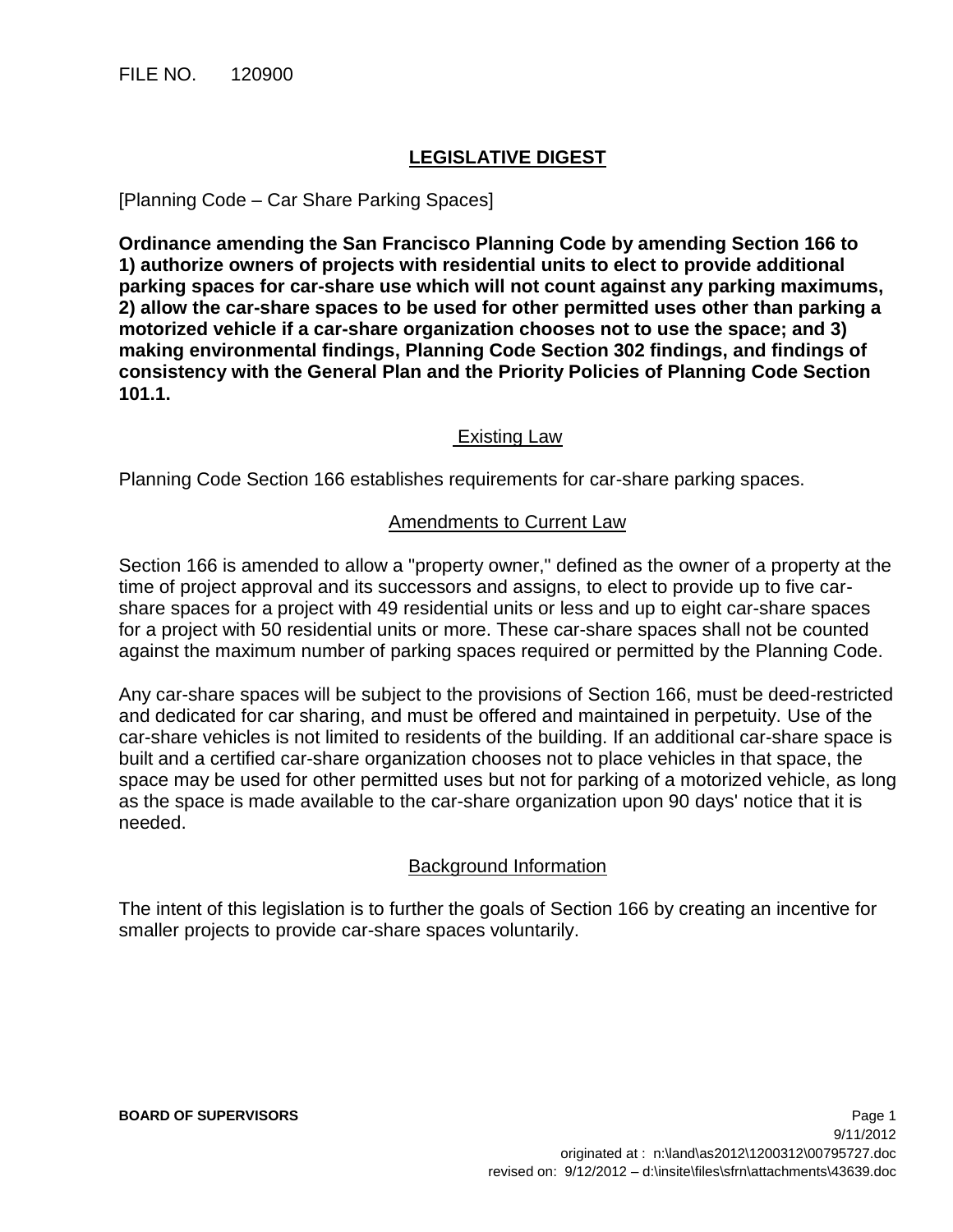FILE NO. 120900 CRDINANCE NO.

| $\mathbf{1}$   | [Planning Code - Car Share Parking Spaces]                                                                                         |
|----------------|------------------------------------------------------------------------------------------------------------------------------------|
| $\overline{2}$ |                                                                                                                                    |
| 3              | Ordinance amending the San Francisco Planning Code by amending Section 166 to                                                      |
| 4              | 1) authorize owners of projects with residential units to elect to provide additional                                              |
| 5              | parking spaces for car-share use which will not count against any parking maximums;                                                |
| 6              | 2) allow the car-share spaces to be used for other permitted uses other than parking a                                             |
| $\overline{7}$ | motorized vehicle if a car-share organization chooses not to use the space; and 3)                                                 |
| 8              | making environmental findings, Planning Code Section 302 findings, and findings of                                                 |
| 9              | consistency with the General Plan and the Priority Policies of Planning Code Section                                               |
| 10             | 101.1.                                                                                                                             |
| 11             | NOTE:<br>Additions are single-underline italics Times New Roman;                                                                   |
| 12             | deletions are strike through italics Times New Roman.<br>Board amendment additions are double-underlined;                          |
| 13             | Board amendment deletions are strikethrough normal.                                                                                |
| 14             |                                                                                                                                    |
| 15             | Be it ordained by the People of the City and County of San Francisco:                                                              |
| 16             | Section 1. Findings.                                                                                                               |
| 17             | (a) The Planning Department has determined that the actions contemplated in this                                                   |
| 18             | ordinance comply with the California Environmental Quality Act (California Public Resources                                        |
| 19             | Code Section 21000 et seq.). Said determination is on file with the Clerk of the Board of                                          |
| 20             | Supervisors in File No. _______ and is incorporated herein by reference.                                                           |
| 21             | (b) Pursuant to Planning Code Section 302, this Board finds that these Planning Code                                               |
| 22             | amendments will serve the public necessity, convenience, and welfare for the reasons set                                           |
| 23             | forth in Planning Commission Resolution No. ______ and the Board hereby incorporates such                                          |
| 24             | reasons herein by reference. A copy of Planning Commission Resolution No. ______ is on file                                        |
| 25             | with the Clerk of the Board of Supervisors in File No. _____.<br><b>Supervisor Wiener</b><br><b>BOARD OF SUPERVISORS</b><br>Page 1 |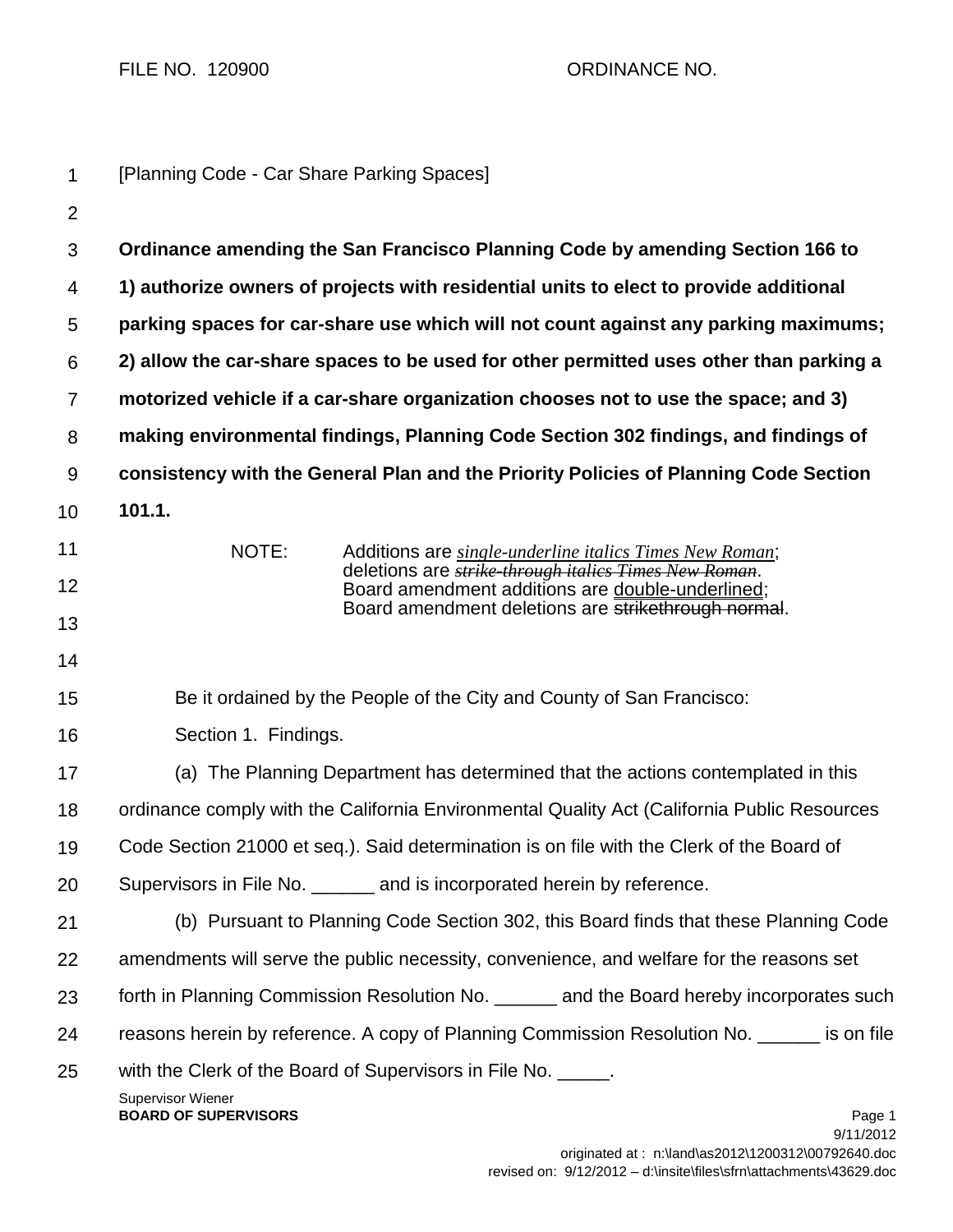1  $\mathcal{P}$ 3 4 (c) This Board finds that these Planning Code amendments are consistent with the General Plan and with the Priority Policies of Planning Code Section 101.1 for the reasons set forth in Planning Commission Resolution No. \_\_\_\_\_ and the Board hereby incorporates such reasons herein by reference.

5

6 Section 2. The San Francisco Planning Code is hereby amended by amending Section 166, to read as follows:

7 8 9 10 11 12 13 14 15 16 17 (a) **Findings.** The Board hereby finds and declares as follows: One of the challenges posed by new development is the increased number of privately-owned automobiles it brings to San Francisco's congested neighborhoods. Growth in the number of privately-owned automobiles increases demands on the City's limited parking supply and often contributes to increased traffic congestion, transit delays, pollution and noise. Car-sharing can mitigate the negative impacts of new development by reducing the rate of individual car-ownership per household, the average number of vehicle miles driven per household and the total amount of automobile-generated pollution per household. Accordingly, car-sharing services should be supported through the Planning Code when a car-sharing organization can demonstrate that it reduces: (i) the number of individually-owned automobiles per household; (ii) vehicle miles traveled per household; and (iii) vehicle emissions generated per household.

18

(b) **Definitions.** For purposes of this Code, the following definitions shall apply:

Supervisor Wiener 19 20 21 22 23 24 25 (1) A "car-share service" is a mobility enhancement service that provides an integrated citywide network of neighborhood-based motor vehicles available only to members by reservation on an hourly basis, or in smaller intervals, and at variable rates. Car-sharing is designed to complement existing transit and bicycle transportation systems by providing a practical alternative to private motor vehicle ownership, with the goal of reducing overdependency on individually owned motor vehicles. Car-share vehicles must be located at unstaffed, self-service locations (other than any incidental garage valet service), and generally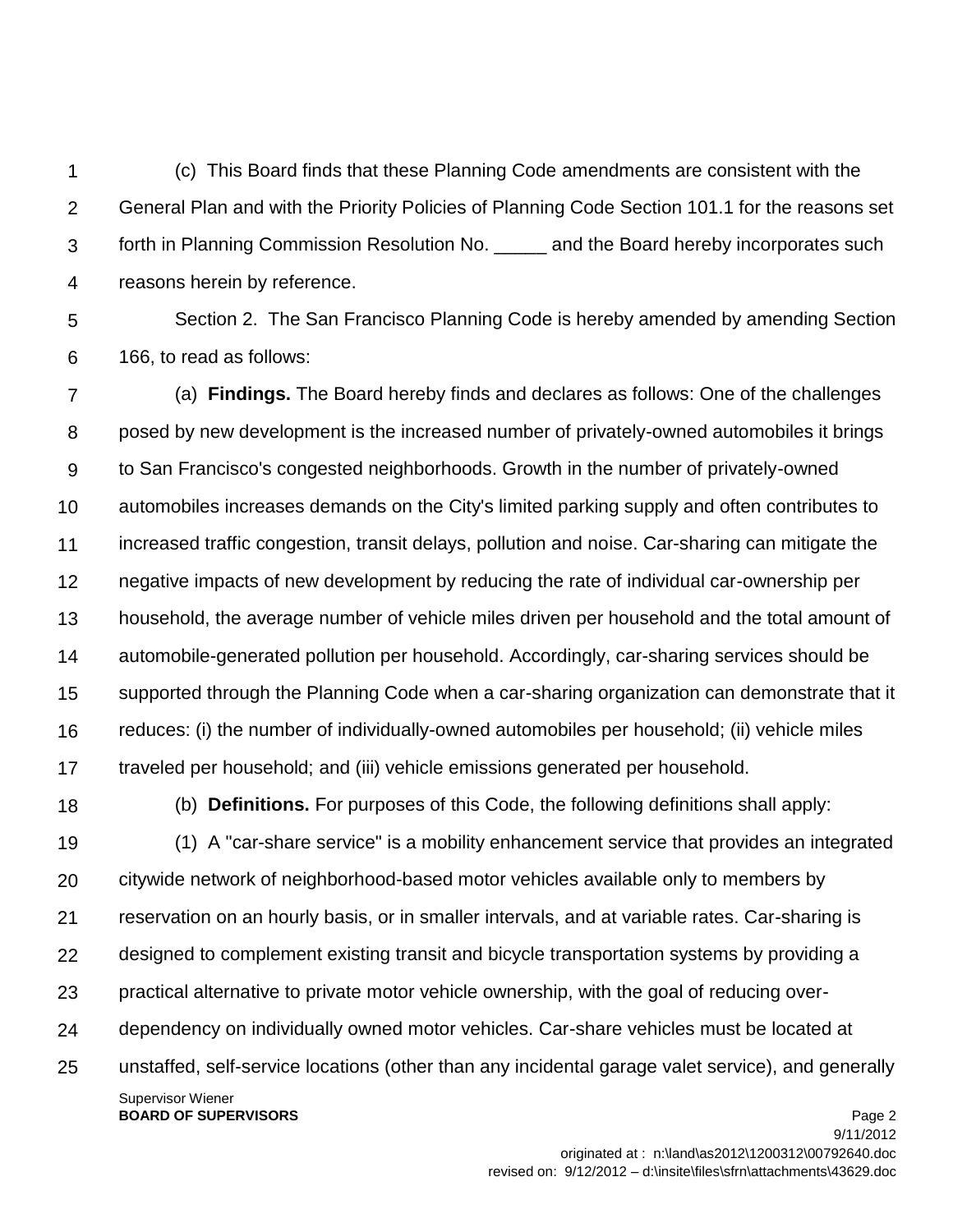1  $\mathcal{P}$ 3 be available for pick-up by members 24 hours per day. A car-share service shall provide automobile insurance for its members when using car-share vehicles and shall assume responsibility for maintaining car-share vehicles.

4 5 6 7 8 9 10 11 12 13 14 15 16 17 18 19 20 21 22 23 24 (2) A "certified car-share organization" is any public or private entity that provides a membership-based car-share service to the public and manages, maintains and insures motor vehicles for shared use by individual and group members. To qualify as a certified car-share organization, a car-share organization shall submit a written report prepared by an independent third party academic institution or transportation consulting firm that clearly demonstrates, based on a statistically significant analysis of quantitative data, that such carsharing service has achieved two or more of the following environmental performance goals in any market where they have operated for at least two years: (i) lower household automobile ownership among members than the market area's general population; (ii) lower annual vehicle miles traveled per member household than the market area's general population; (iii) lower annual vehicle emissions per member household than the market area's general population; and (iv) higher rates of transit usage, walking, bicycling and other non-automobile modes of transportation usage for commute trips among members than the market area's general population. This report shall be called a Car-sharing Certification Study and shall be reviewed by Planning Department staff for accuracy and made available to the public upon request. The Zoning Administrator shall only approve certification of a car-share organization if the Planning Department concludes that the Certification Study is technically accurate and clearly demonstrates that the car-share organization has achieved two or more of the above environmental performance goals during a two-year period of operation. The Zoning Administrator shall establish specific quantifiable performance thresholds, as appropriate, for each of the three environmental performance goals set forth in this subsection.

25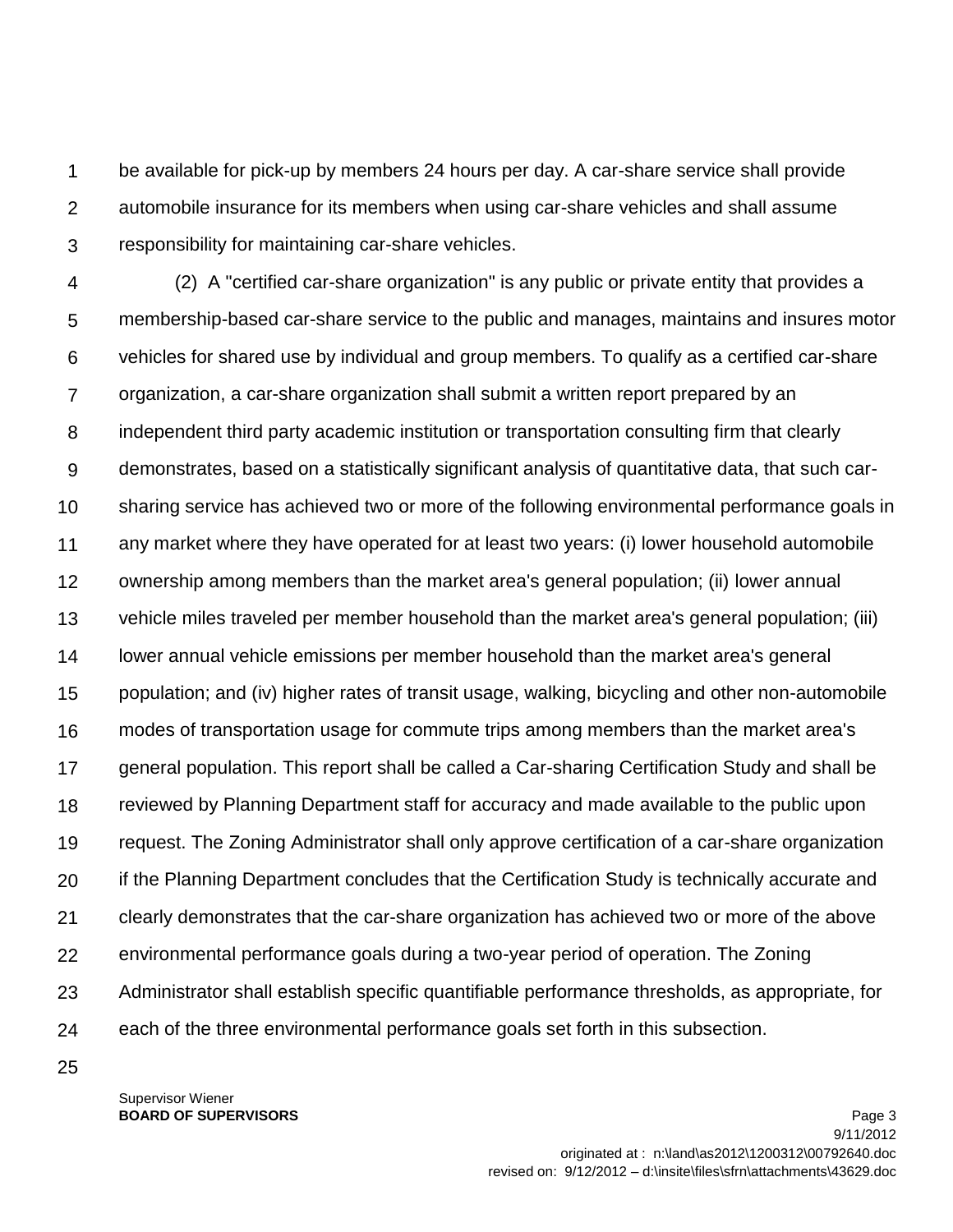1  $\mathcal{P}$ 3 4 (3) The Planning Department shall maintain a list of certified car-share organizations that the Zoning Administrator has determined satisfy the minimum environmental performance criteria set forth in subsection 166(b)(2) above. Any car-share organization seeking to benefit from any of the provisions of this Code must be listed as a certified car-share organization.

5 6 7 8 9 10 11 12 13 14 15 16 17 18 19 20 (4) An "off-street car-share parking space" is any parking space generally complying with the standards set forth for the district in which it is located and dedicated for current or future use by any car-share organization through a deed restriction, condition of approval or license agreement. Such deed restriction, condition of approval or license agreement must grant priority use to any certified car-share organization that can make use of the space, although such spaces may be occupied by other vehicles so long as no certified car-share organization can make use of the dedicated car-share spaces. Any off-street car-share parking space provided under this Section must be provided as an independently accessible parking space. In new parking facilities that do not provide any independently accessible spaces other than those spaces required for disabled parking, off-street car-share parking may be provided on vehicle lifts so long as the parking space is easily accessible on a selfservice basis 24 hours per day to members of the certified car-share organization. Property owners may enact reasonable security measures to ensure such 24-hour access does not jeopardize the safety and security of the larger parking facility where the car-share parking space is located so long as such security measures do not prevent practical and ready access to the off-street car-share parking spaces.

21 22 (5) A "car-share vehicle" is a vehicle provided by a certified car-share organization for the purpose of providing a car-share-service.

23 24 (6) A "property owner" refers to the owner of a property at the time of project approval and its successors and assigns.

25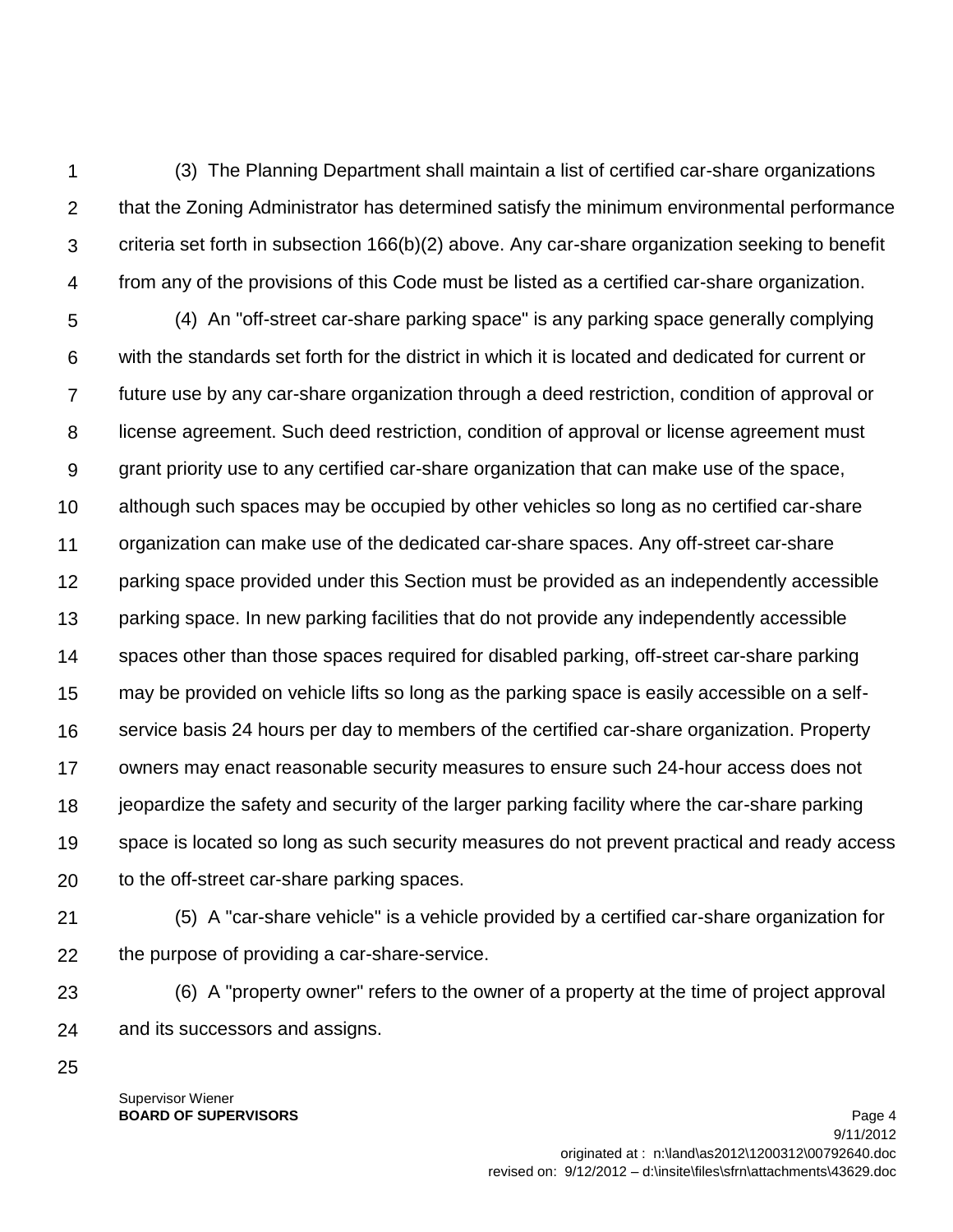1 2 3 (c) *Generally Permitted.* Car-share spaces shall be generally permitted in the same manner as residential accessory parking. Any residential or commercial parking space may be voluntarily converted to a car-share space.

4

### **(d) Requirements for Provision of Car-Share Parking Spaces.**

5 6 7 8 9 (1) In newly constructed buildings containing residential uses or existing buildings being converted to residential uses, if parking is provided, car-share parking spaces shall be provided in the amount specified in [Table 166.](http://www.amlegal.com/nxt/gateway.dll?f=id$id=San%20Francisco%20Planning%20Code%3Ar%3A498f$cid=california$t=document-frame.htm$an=JD_Table166$3.0#JD_Table166) In newly constructed buildings containing parking for non-residential uses, including non-accessory parking in a garage or lot, car-share parking spaces shall be provided in the amount specified in [Table 166.](http://www.amlegal.com/nxt/gateway.dll?f=id$id=San%20Francisco%20Planning%20Code%3Ar%3A498f$cid=california$t=document-frame.htm$an=JD_Table166$3.0#JD_Table166)

**Table 166** 

**REQUIRED CAR-SHARE PARKING SPACES** 

10

11

| 12 | <b>Number of</b>                             | <b>Number of Required</b>                            |
|----|----------------------------------------------|------------------------------------------------------|
| 13 | <b>Residential Units</b>                     | <b>Car-Share</b>                                     |
| 14 |                                              | <b>Parking Spaces</b>                                |
| 15 | $0 - 49$                                     | 0, see subsection (g) for number of permitted car-   |
| 16 |                                              | <i>share spaces</i>                                  |
| 17 | $50 - 200$                                   | 1, see subsection $(g)$ for number of permitted car- |
| 18 |                                              | <i>share spaces</i>                                  |
| 19 | 201 or more                                  | 2, plus 1 for every 200 dwelling units over          |
| 20 |                                              | 200, see subsection $(g)$ for number of permitted    |
| 21 |                                              | car-share spaces                                     |
| 22 | <b>Number of Parking Spaces Provided for</b> | <b>Number of Required Car-Share Parking</b>          |
| 23 | Non-Residential Uses or in a Non-            | <b>Spaces</b>                                        |
| 24 | <b>Accessory Parking Facility</b>            |                                                      |
| 25 | $0 - 24$                                     | $\Omega$                                             |

Supervisor Wiener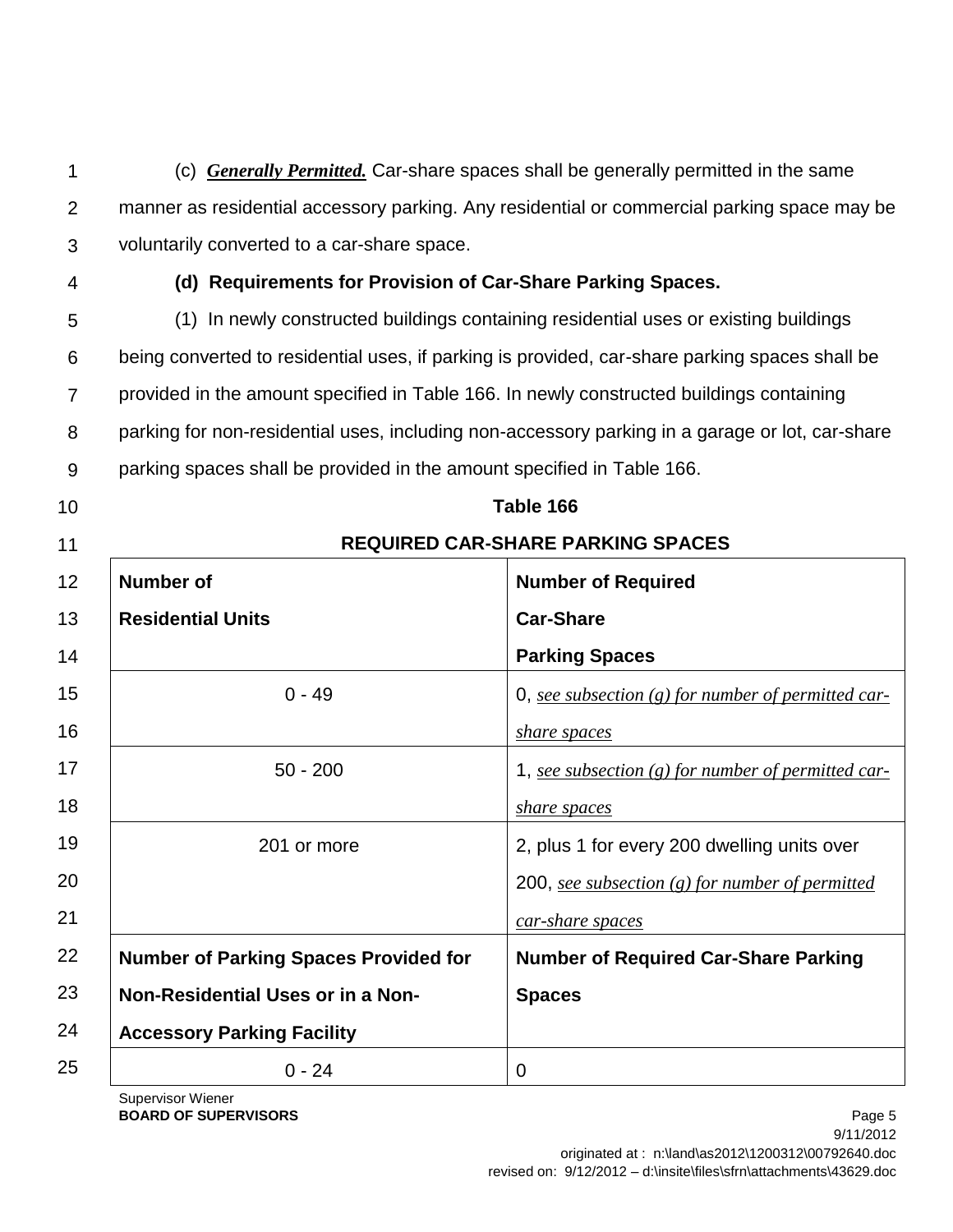| $25 - 49$  |                                               |
|------------|-----------------------------------------------|
| 50 or more | 1, plus 1 for every 50 parking spaces over 50 |

3

4 5 6 7 (2) The required car-share spaces shall be made available, at no cost, to a certified car-share organization for purposes of providing car-share services for its car-share service subscribers. At the election of the property owner, the car-share spaces may be provided (i) on the building site, (ii) on another off-street site within 800 feet of the building site.

8 9 (3) **Off-Street Spaces.** If the car-share space or spaces are located on the building site or another off-street site:

10 11 12 (A) The parking areas of the building shall be designed in a manner that will make the car-share parking spaces accessible to non-resident subscribers from outside the building as well as building residents;

- 13 14 15 16 17 18 19 20 21 22 (B) Prior to Planning Department approval of the first building or site permit for a building subject to the car-share requirement, a Notice of Special Restriction on the property shall be recorded indicating the nature of requirements of this Section and identifying the minimum number and location of the required car-share parking spaces. The form of the notice and the location or locations of the car-share parking spaces shall be approved by the Planning Department; (2) The required car-share spaces shall be made available, at no cost, to a certified car-share organization for purposes of providing car-share services for its carshare service subscribers. At the election of the property owner, the car-share spaces may be provided (i) on the building site, (ii) on another off-street site within 800 feet of the building site.
- 23 24 (C) All required car-share parking spaces shall be constructed and provided at no cost concurrently with the construction and sale of units; and
- 25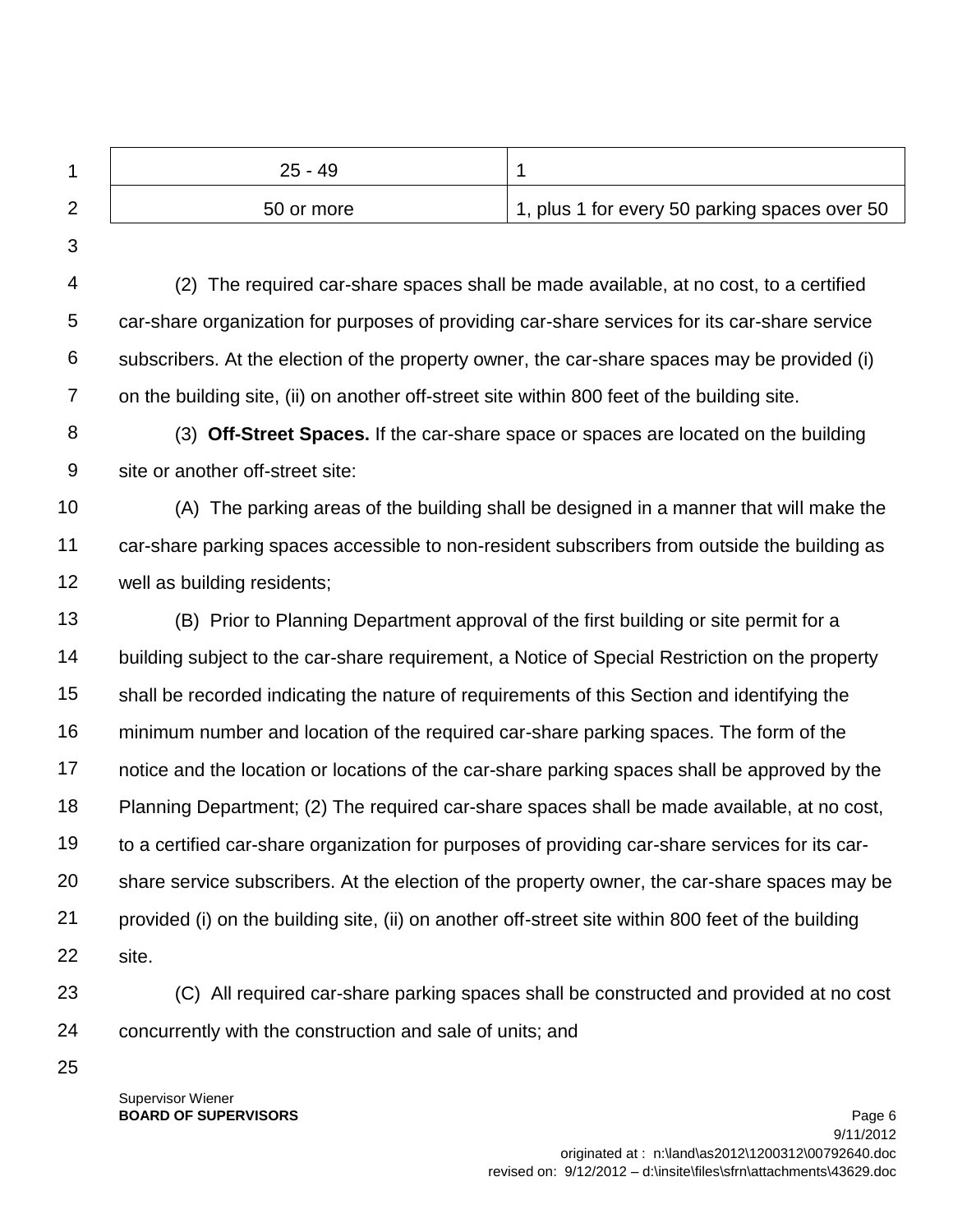1  $\mathcal{P}$ 3 4 5 6 (D) if it is demonstrated to the satisfaction of the Planning Department that no certified car-share organization can make use of the dedicated car-share parking spaces, the spaces may be occupied by non-car-share vehicles; provided, however, that upon ninety (90) days of advance written notice to the property owner from a certified car-sharing organization, the property owner shall terminate any non car-sharing leases for such spaces and shall make the spaces available to the car-share organization for its use of such spaces.

7 8 9 10 (e) Provision of a required car-share parking space shall satisfy or may substitute for any required residential parking; however, such space shall not be counted against the maximum number of parking spaces allowed by this Code as a principal use, an accessory use, or a conditional use.

11 12 13 14 15 (f) The Planning Department shall maintain a publicly-accessible list, updated quarterly, of all projects approved with required off-street car-share parking spaces. The list shall contain the Assessor's Block and Lot number, address, number of required off-street car-share parking spaces, project sponsor or property owner contact information and other pertinent information as determined by the Zoning Administrator.

16 *(g) Residential Projects.* 

17 *In addition to any permitted or required parking that may apply to the project, the property* 

- 18 *owner may elect to provide up to five car-share spaces for a project with 49 residential units or less*
- 19 *and up to eight car-share spaces for a project with 50 residential units or more, which shall not be*
- 20 *counted against the maximum number of parking spaces allowed by this Code as a principal use, an*
- 21 *accessory use, or a conditional use. All car-share spaces are subject to the following:*
- 22 *(1) They shall meet the provisions of this Section 166.*
- 23 *(2) The car-share parking spaces shall be deed-restricted and dedicated for car sharing, and*
- 24 *must be offered and maintained in perpetuity.*
- 25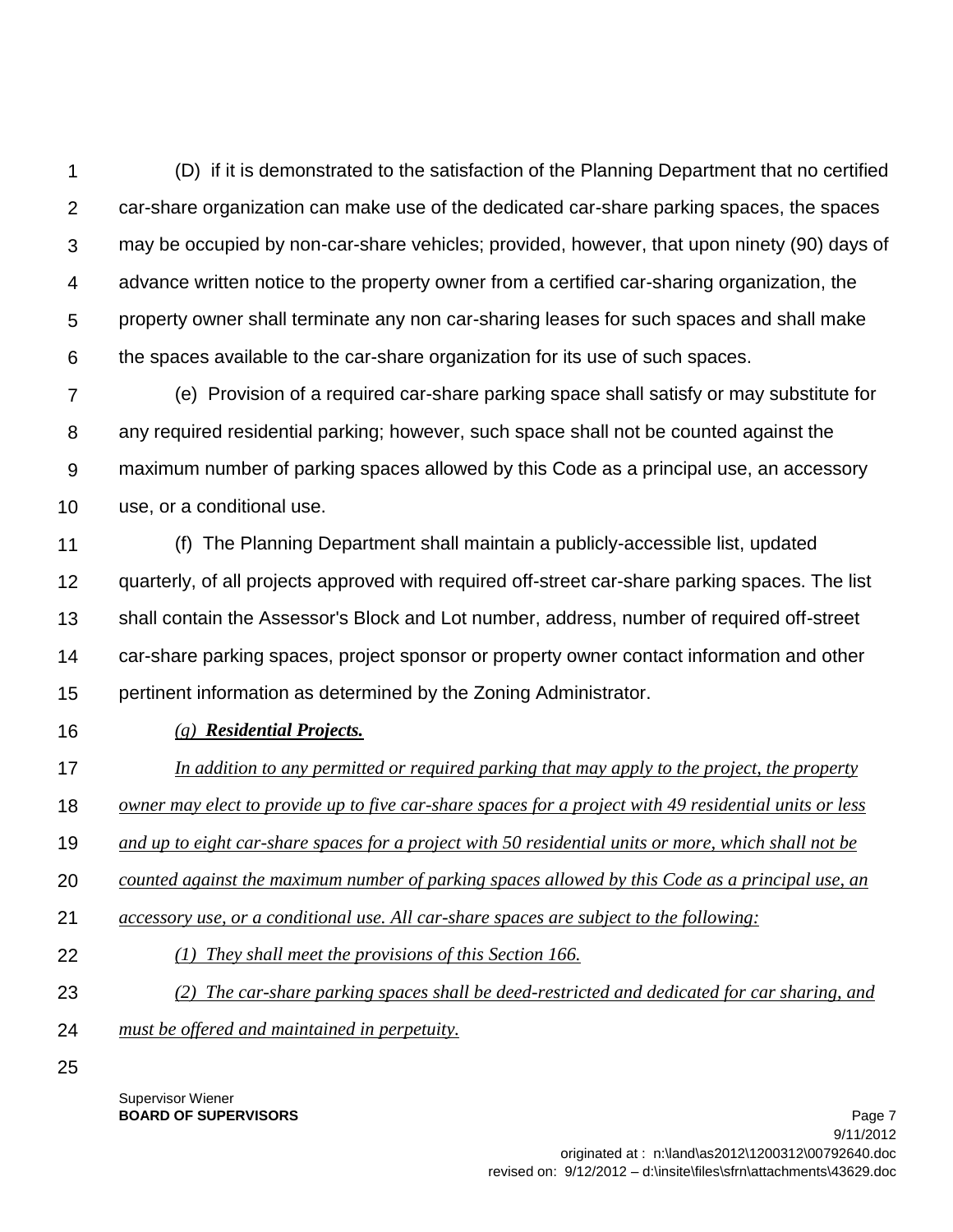| 1              | (3) At project entitlement, the property owner must submit a letter of intent from a certified car-         |
|----------------|-------------------------------------------------------------------------------------------------------------|
| $\overline{2}$ | share organization that articulates the car-share organization's intent to occupy the requested car-        |
| 3              | share spaces under this Subsection (g).                                                                     |
| $\overline{4}$ | (4) Use of the car-share vehicles shall not be limited to residents of the building.                        |
| 5              | (5) If an additional car-share space is built, and a certified car-share organization chooses not           |
| 6              | to place vehicles in that space, the owner of the project may not sell, rent, or otherwise earn fees on the |
| $\overline{7}$ | space but may use it for (i) bicycle parking, or (ii) permitted storage and other permitted uses but not    |
| 8              | for parking of any motorized vehicle; provided, however, that upon ninety (90) days of advance written      |
| $9$            | notice to the property owner from a certified car-sharing organization, the property owner shall            |
| 10             | terminate any non car-sharing use for such space and shall make the space available to the car-share        |
| 11             | organization for its use of such space.                                                                     |
| 12             | Section 3. Effective Date. This ordinance shall become effective 30 days from the                           |
| 13             | date of passage.                                                                                            |
| 14             | Section 4. This section is uncodified. In enacting this Ordinance, the Board intends to                     |
| 15             | amend only those words, phrases, paragraphs, subsections, sections, articles, numbers,                      |
| 16             | punctuation, charts, diagrams, or any other constituent part of the Planning Code that are                  |
| 17             | explicitly shown in this legislation as additions, deletions, Board amendment additions, and                |
| 18             | Board amendment deletions in accordance with the "Note" that appears under the official title               |
| 19             | of the legislation.                                                                                         |
| 20             |                                                                                                             |
| 21             | <b>APPROVED AS TO FORM:</b>                                                                                 |
| 22             | <b>DENNIS J. HERRERA, City Attorney</b>                                                                     |
| 23             | By:<br><b>JUDITH A. BOYAJIAN</b>                                                                            |
| 24             | <b>Deputy City Attorney</b>                                                                                 |
| 25             |                                                                                                             |
|                | <b>Supervisor Wiener</b>                                                                                    |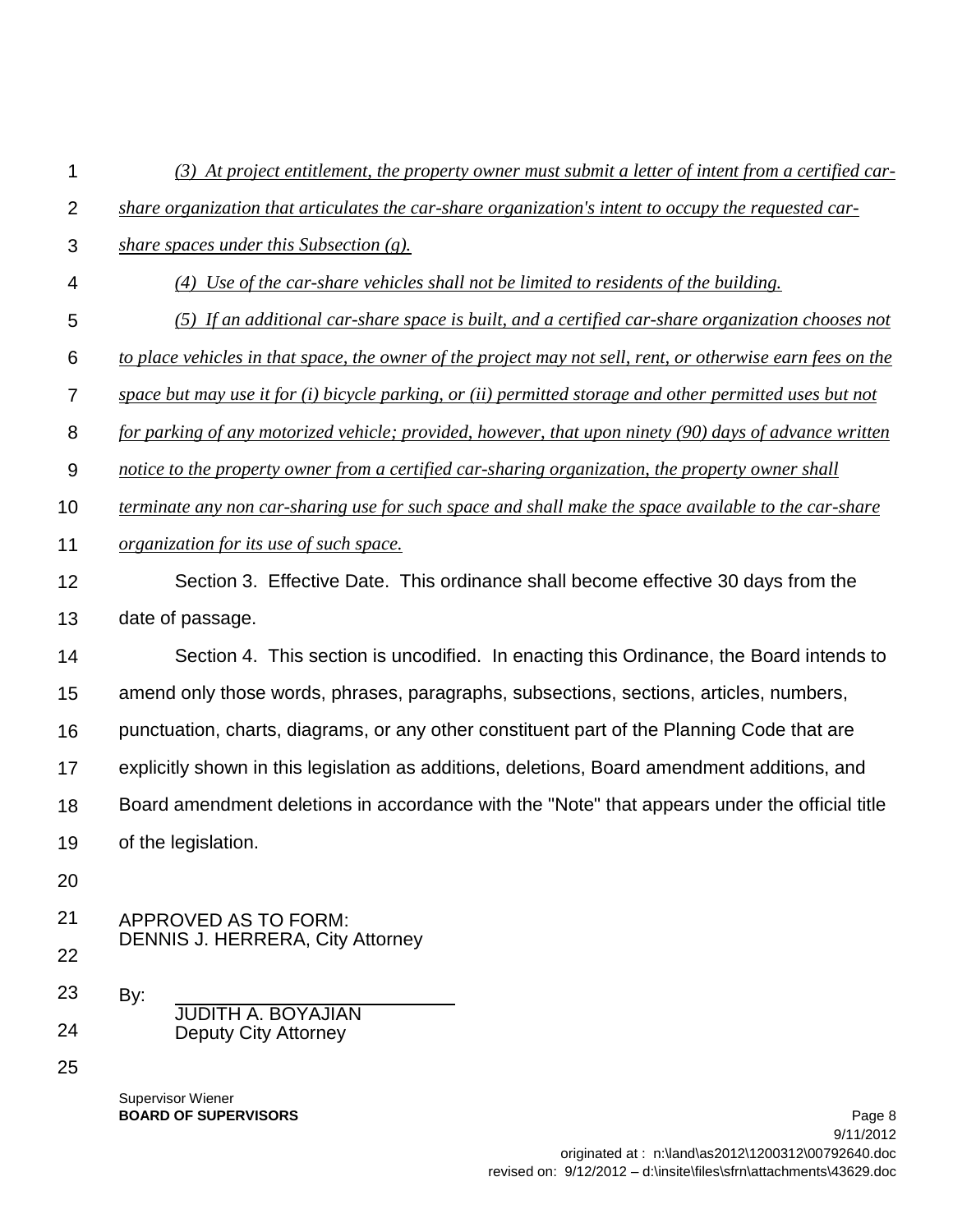



**October 24, 2012** 

**Supervisor Scott Wiener 1 Dr. Carlton B. Goodlett Place City Hall, Room 244 San Francisco, CA 94102-4689** 

#### **Re: SFMTA response to BOS File No. 120900 – car share parking space ordinance**

#### **Dear Supervisor Wiener:**

Thank you for the opportunity to comment on the proposed ordinance to amend the San Francisco Planning Code to authorize owners of projects with residential units to elect to provide additional parking spaces for car-share use (BOS File No. 120900).

The SFMTA agrees with the intent of the ordinance, that car sharing should be encouraged and facilitated in order to achieve significant social and transportation benefits, recognizing that a significant constraint on the growth of car sharing is the ease of finding spaces for vehicles. In order to ensure the effect of the ordinance as written does not inadvertently increase the growth in the number of privately-owned automobiles, and therefore run counter to its intent, we raise two areas of concern that we suggest be addressed.

- 1) Enforcement: How the ordinance would be enforced
- 2) Number of spaces: How many additional spaces would be allowed

#### **Enforcement**

If additional spaces are allowed to be built, then it is critical that they are indeed used for either car sharing or some use other than storing private automobiles. Otherwise, the practical effect of the legislation could be to simply increase the total amount of parking supply for private automobiles. Meaningful enforcement is essential in preventing this counter-policy outcome; to support the ordinance; the SFMTA suggests that the Supervisor's office work with stakeholders to think through how these rules can be effectively enforced. To help bolster the city's enforcement, the SFMTA suggests the following changes:

- Explore ways in which more resources could be allocated to enforcement.
- Explore which agency is best suited to enforce these rules (if not SF Planning).
- Deed-restrict the use of parking spaces permitted under this ordinance.

To improve enforcement, the ordinance could also take steps to enable residents and car sharing organizations (who have a vested interest) to support enforcement of this rule, such as:



Tom Nolan *Chairman* Cheryl Brinkman *Vice-Chairman* Leona Bridges *Director* Malcolm Heinicke *Director* Jerry Lee *Director* Joél Ramos *Director* Cristina Rubke *Director*

Edwin M. Lee *Mayor*

Edward D. Reiskin *Director of Transportation*

One South Van Ness Ave. Eighth Floor San Francisco, CA 94103 Tele: 415.701.4500